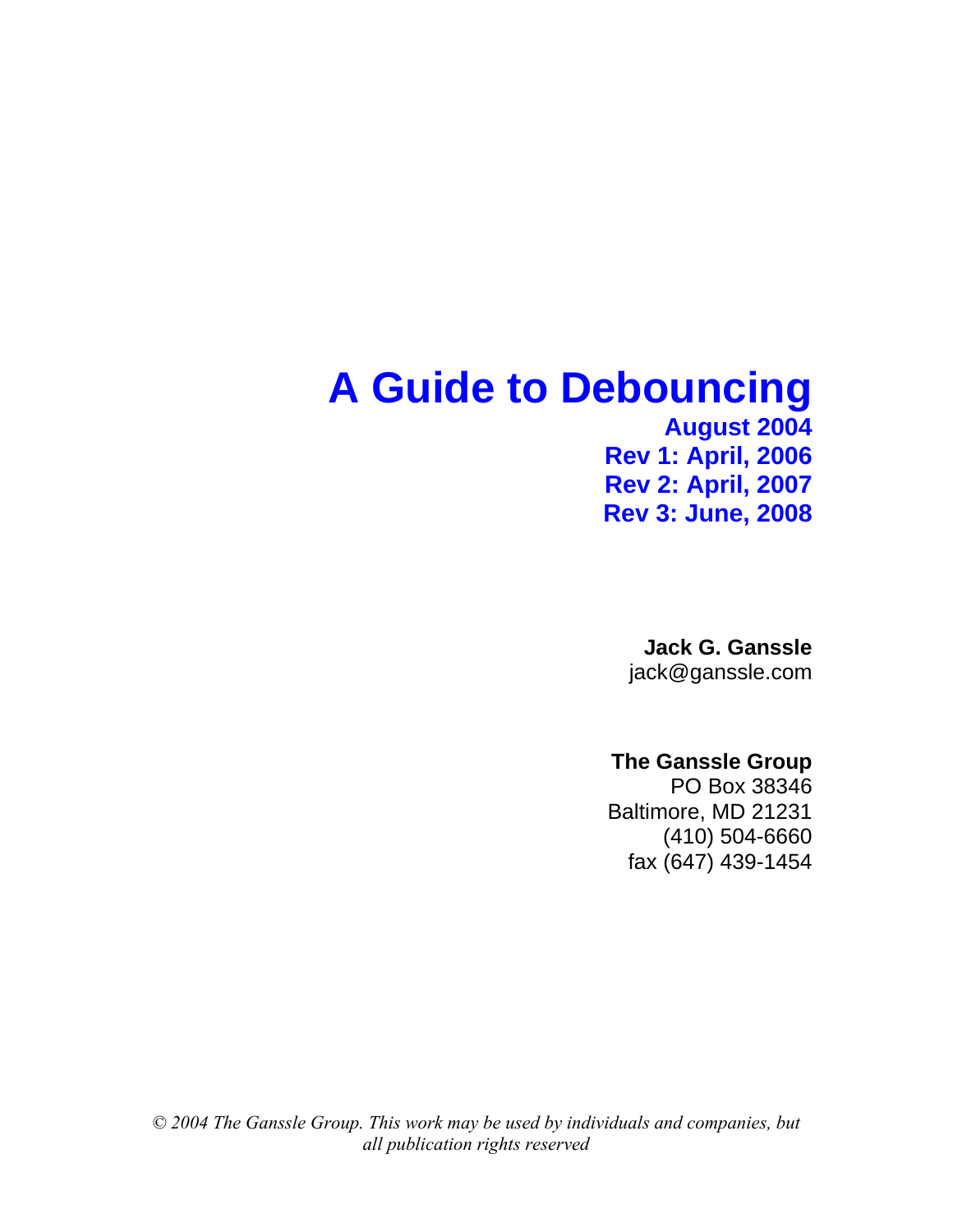The beer warms a bit as you pound the remote control. Again and again, temper fraying, you click the "channel up" key until the TV finally rewards your efforts. But it turns out channel 345 is playing Jeopardy so you again wave the remote in the general direction of the set and continue fiddling with the buttons.

Some remotes work astonishingly well, even when you bounce the beam off three walls before it impinges on the TV's IR detector. Others don't. One vendor told me reliability simply isn't important as users will subconsciously hit the button again and again till the channel changes.

When a single remote press causes the tube to jump two channels, we developers know lousy debounce code is at fault. The FM radio on my sailboat has a tuning button that advances too far when I hit it hard. The usual suspect: bounce.

When the contacts of any mechanical switch bang together they rebound a bit before settling, causing bounce. Debouncing, of course, is the process of removing the bounces, of converting the brutish realities of the analog world into pristine ones and zeros. Both hardware and software solutions exist, though by far the most common are those done in a snippet of code.

Surf the net to sample various approaches to debouncing. Most are pretty lame. Few are based on experimental bounce parameters. A medley of anecdotal tales passed around the newsgroups substitute for empirical evidence.

Ask most developers about the characteristics of a bounce and they'll toss out a guess at a max bounce time. But there's an awful lot going on during the bounce. How can we build an effective bounce filter, in hardware or software, unless we understand the entire event? During that time a long and complex string of binary bits is hitting our code. What are the characteristics of that data?

We're writing functions that process an utterly mysterious and unknown input string. That's hardly the right way to build reliable code.

# **The Data**

So I ran some experiments.

I pulled some old switches out of my junk box. 20 bucks at the ever-annoying local Radio Shack yielded more (have you noticed that Radio Shack has fewer and fewer components? It's getting hard to buy a lousy NPN transistor there). Baynesville Electronics (http://www.baynesvilleelectronics.com), Baltimore's best electronics store, proved a switch treasure trove. Eventually I had 18 very different kinds of switches.

My desktop PC always has a little \$49 MSP430 (TI's greatly underrated 16 bit microprocessor) development board attached, with IAR's toolchain installed. It's a matter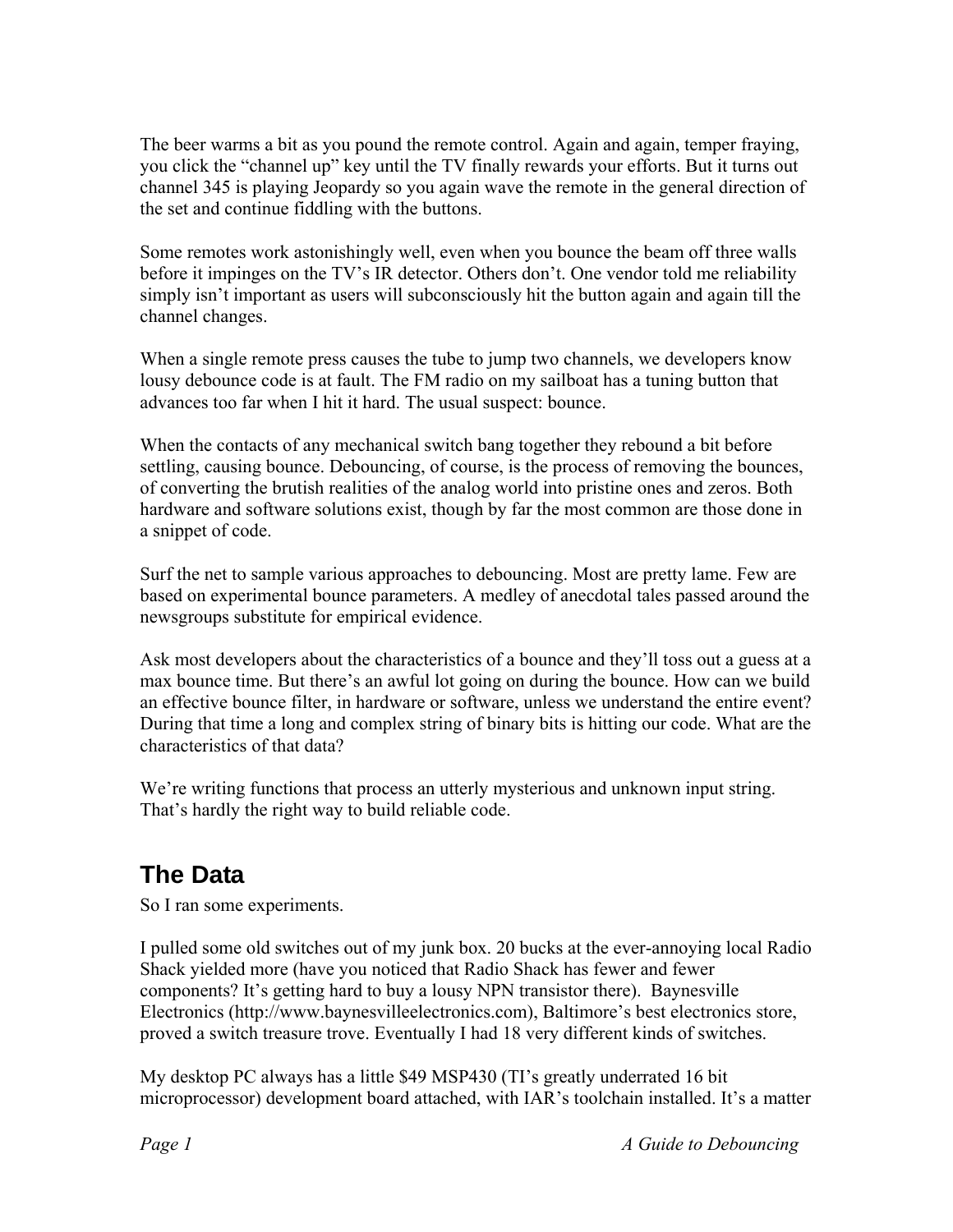of seconds to pop a little code into the board and run experiments. Initially I'd planned to connect each switch to an MSP430 input and have firmware read and report bounce parameters. A bit of playing around with the mixed signal scope (MSO) showed this to be an unwise approach.

Many of the switches exhibited quite wild and unexpected behavior. Bounces of under 100 nsec were common (more on this later). No reasonable micro could reliably capture these sorts of transitions, so I abandoned that plan and instead used the scope, connecting both analog and digital channels to the switch. This let me see what was going on in the analog domain, and how a computer would interpret the data. A 5 volt supply and 1k pull-up completed the test jig.

If a sub-100 nsec transition won't be captured by a computer why worry about it? Unfortunately, even a very short signal will toggle the logic once in a while. Tie it to an interrupt and the likelihood increases. Those transitions, though very short, will occasionally pervert the debounce routine. For the sake of the experiment we need to see them.

I gave up regular oscilloscopes long ago; now my Agilent 54645D MSO is a trusty assistant that peers deep into electronic systems. An MSO is both logic analyzer and o-scope, all in one. Trigger from either an analog channel or a digital pattern to start the trace. The MSO shows, like no other instrument, the relationship between the real world and our digital instantiation of it.

I tested the trigger switches from an old cheap game-playing

joystick (the three yellow ones in the picture), the left mouse button from an ancient Compaq computer (on PCB in upper left corner), toggle switches, pushbuttons, and slide switches. Some were chassis mount, others were to be soldered directly onto circuit boards.



*Switches tested. The upper left is switch A, with B to its right, working to E (in red), and then F below A, etc.*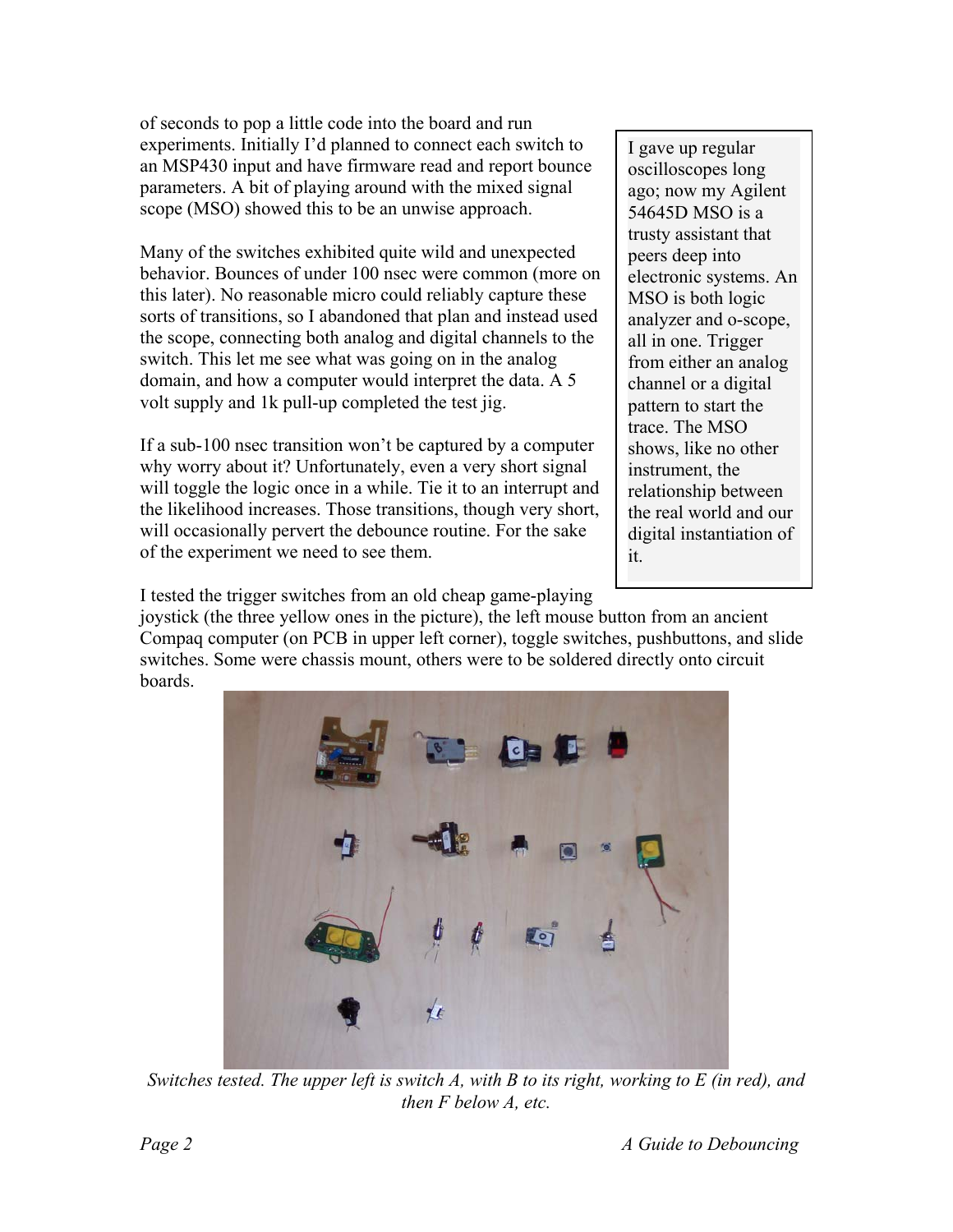I pressed each switch 300 times, logging the min and max amount of bouncing for both closing and opening of the contacts. Talk about mind-numbingly boring! I logged every individual bounce time for each actuation into a spreadsheet for half the switches till my eyes glazed over and gentle wife wondered aloud if I was getting some sort of Pavlovian reward.

The results were interesting.

# **Bounce Stats**

So how long do switches bounce for? The short answer: sometimes a lot, sometimes not at all.

Only two switches exhibited bounces exceeding 6200 μsec. Switch E, what seemed like a nice red pushbutton, had a worst case bounce when it opened of 157 msec – almost a 1/6 of a second! Yuk. Yet it never exceeded a 20 μsec bounce when closed. Go figure.

Another switch took 11.3 msec to completely close one time; other actuations were all under 10 msec.

Toss out those two samples and the other 16 switches exhibited an average 1557 μsec of bouncing, with, as I said, a max of 6200 μsec. Not bad at all.

Seven of the switches consistently bounced much longer when closed than when opened. I was amazed to find that for most of the switches many bounces on opening lasted for less than 1 μsec – that's right, less than a millionth of a second. Yet the very next experiment on the same switch could yield a reading in the hundreds of microseconds.

Identical switches were not particularly identical. Two matching pairs were tested; each twin differed from its brother by a factor of two.

Years ago a pal and I installed a system for the Secret Service that had thousands of very expensive switches on panels in a control room. We battled with a unique set of bounce challenges because the uniformed officers were too lazy to stand up and press a button. They tossed rulers at the panels from across the room. Different impacts created (and sometimes destroyed, but hey, it's only taxpayer money after all) quite an array of bouncing. So in these experiments I tried to actuate each device with a variety of techniques. Pushing hard or soft, fast or slow, releasing gently or with a snap, looking for different responses. F, a slide switch, was indeed very sensitive to the rate of actuation. Toggle switch G showed a 3 to 1 difference in bounce times depending on how fast I bonked its lever. A few others showed similar results but there was little discernable pattern.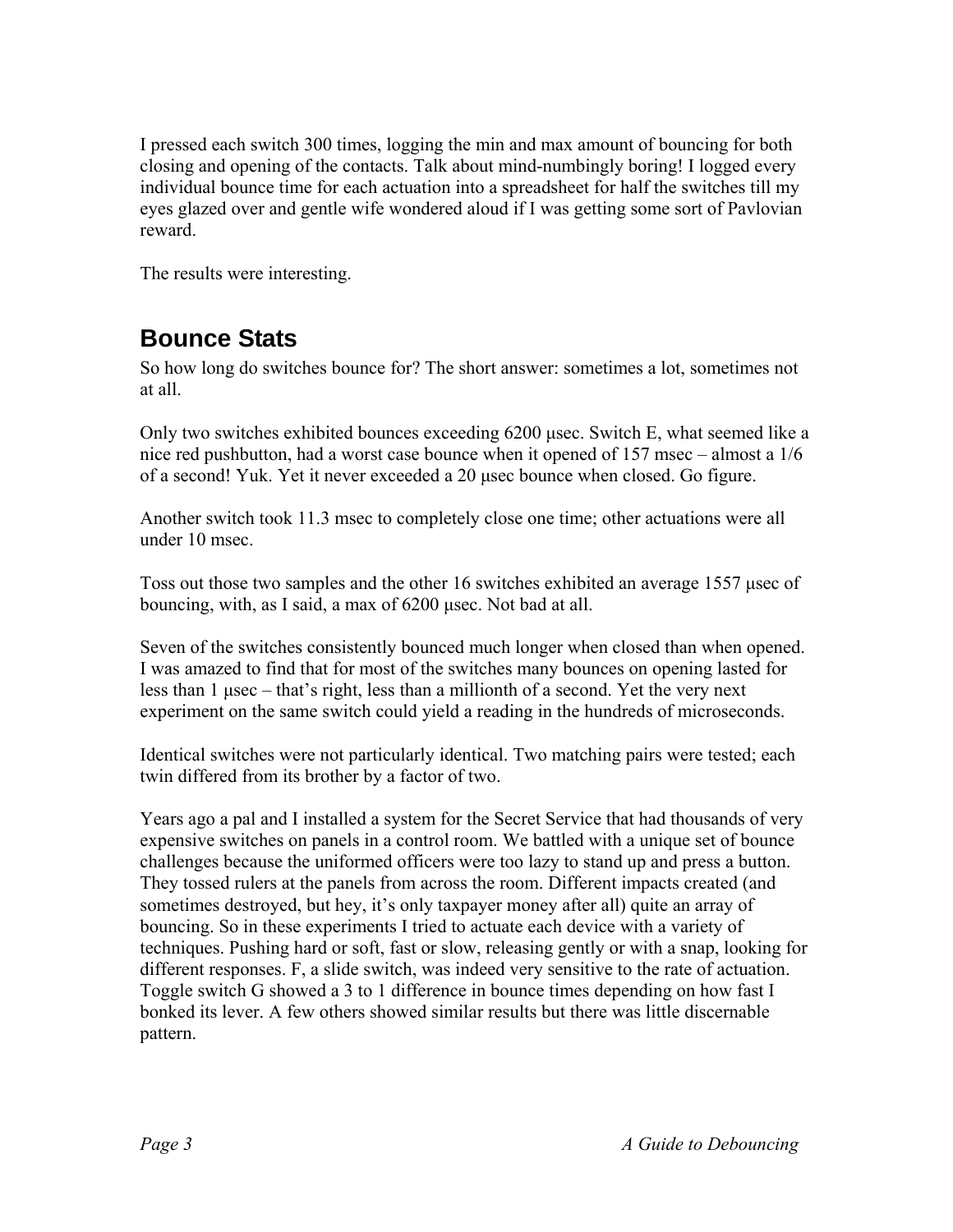

*Bounce times in microseconds, for opening and closing each switch (number A to R). Switch E was left out, as its 157 msec bounces would horribly skew the graph.* 

I was fascinated with the switches' analog behavior. A few operated as expected, yielding a solid zero or 5 volts. But most gave much more complicated responses.

The MSO responded to digital inputs assuming TTL signal levels. That means 0 to .8 volts is a zero, 0.8 to 2.0 is unknown, and above 2 a one. The instrument displayed both digital and analog signals to see how a logic device would interpret the real-world's grittiness.

Switch A was typical. When opened the signal moved just a bit above ground and wandered in the hundreds of millivolts range for up to 8 msec. Then it suddenly snapped to a one. As the signal meandered up to near a volt the scope interpreted it as a one, but the analog's continued uneasy rambles took it in and out of "one" territory. The MSO showered the screen with hash as it tried to interpret the data.

It was if the contacts didn't bounce so much as wiped, dragging across each other for a time, acting like a variable resistor.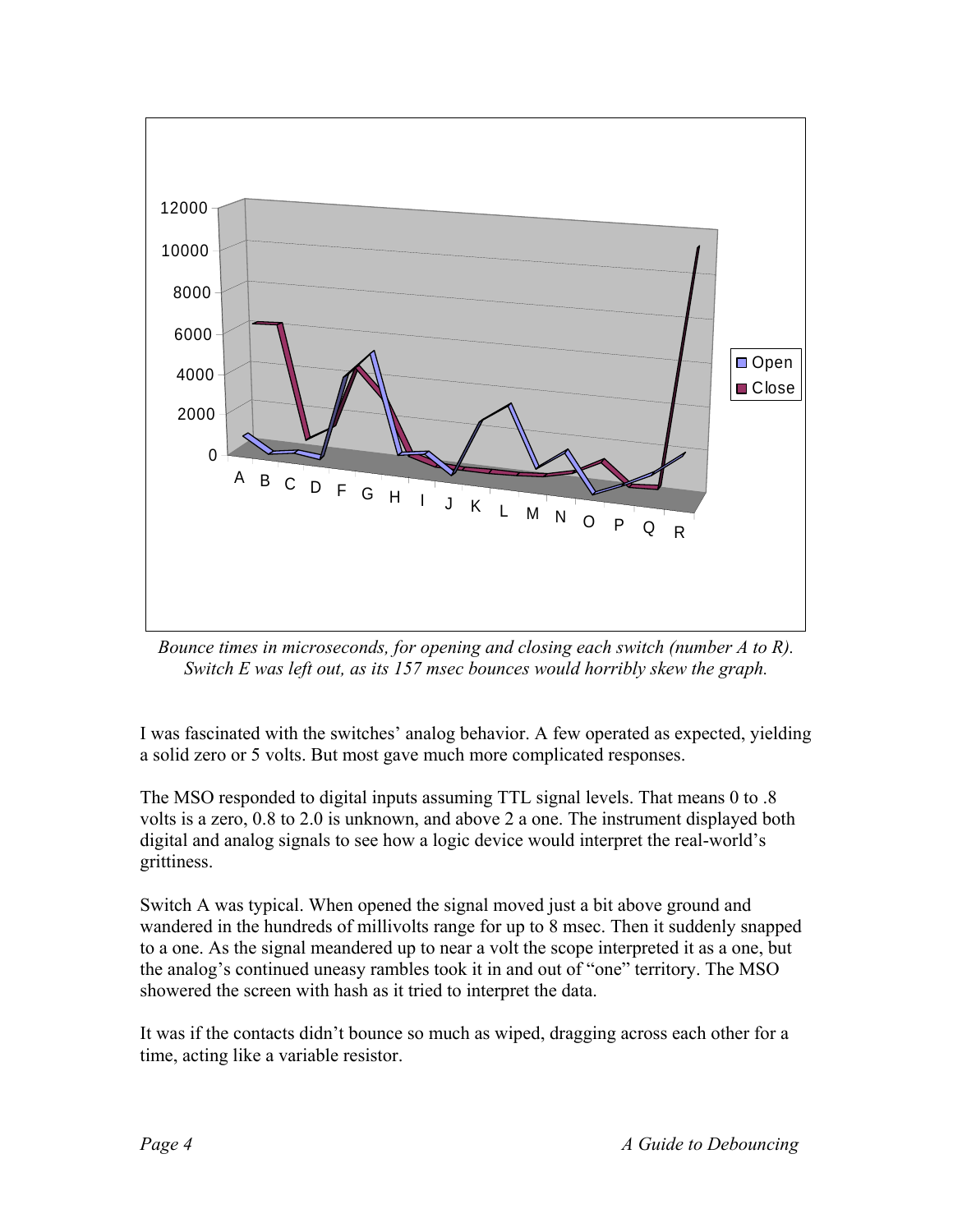

*Switch A at 2 msec/div. Note 8 msec of unsettled behavior before it finally decides to open.* 

Looking into this more deeply I expanded the traces for switch C and, with the help of Ohm's Law, found the resistance when the device opened crawled pretty uniformly over 150 μsec from zero to 6 ohms, before suddenly hitting infinity. There was no bouncing per se; just an uneasy ramp up from 0 to 300 mV before it suddenly zapped to a solid +5.



Another artifact of this wiping action was erratic analog signals treading in the dreaded no-man's land of TTL uncertainty (0.8 to 2.0 volts), causing the MSO to dither, tossing out ones or zeroes almost randomly, just as your microprocessor would if connected to the same switch.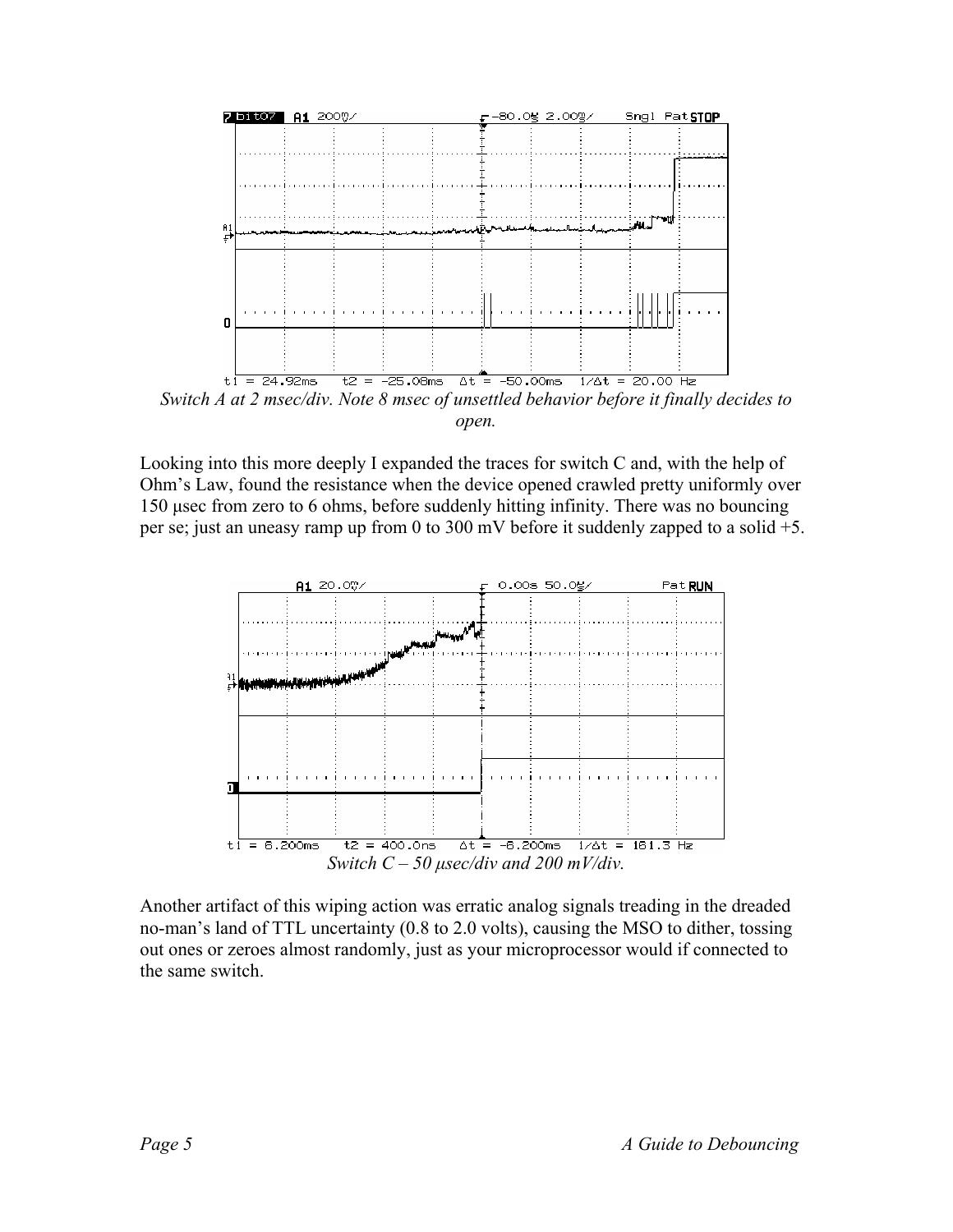

*Switch B – note how the analog peak to the right didn't quite trigger the logic channel.* 

The two from the el cheapo game joystick were nothing more than gold contacts plated onto a PCB; a rubber cover, when depressed, dropped some sort of conductive elastomer onto the board. Interestingly, the analog result was a slow ramp from zero to five volts, with no noise, wiping or other uncertainty. Not a trace of bounce. And yet… the logic channel showed a msec or so of wild oscillations! What's going on?

With TTL logic, signals in the range of 0.8 to 2.0 volts are illegal. Anything goes, and everything did. Tie this seemingly bounce-free input to your CPU and prepare to deal with tons of oscillation – virtual bounces.



*Switch K at 5 msec/div – which slowly ramps up and down when actuated. Cool!* 

My assessment, then, is that there's much less whacking of contacts going on than we realize. A lot of the apparent logic hash is from analog signals treading in illegal logic regions. Regardless, the effect on our system is the same and the treatment identical. But the erratic nature of the logic warns us to avoid simple sampling algorithms, like assuming two successive reads of a one means a one.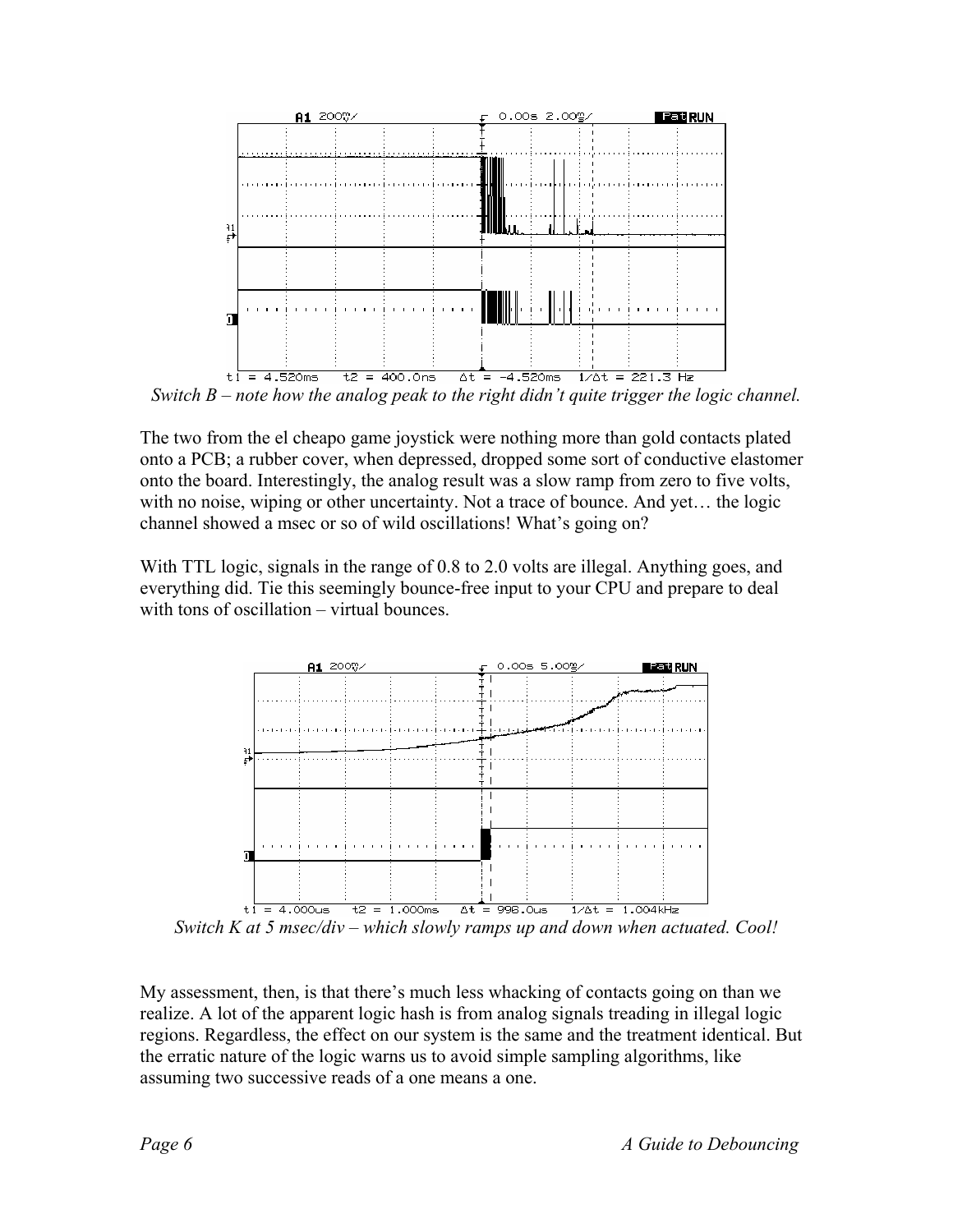# **Anatomy of a Bounce**

So we know how long the contacts bounce and that lots of digital zaniness – ultra short pulses in particular - can appear.

But what happens during the bounce? Quite a lot, and every bounce of every switch was different. Many produced only high speed hash till a solid one or zero appeared. Others generated a serious pulse train of discernable logic levels like one might expect. I was especially interested in results that would give typical debounce routines heartburn.

Consider switch E again, that one with the pretty face that hides a vicious 157 msec bouncing heart. One test showed the switch going to a solid one for 81 msec, after which it dropped to a perfect zero for 42 msec before finally assuming its correct high state. Think what that would do to pretty much any debounce code!



*Switch E again, at 50 msec/div. Do you have blood pressure problems? You will after writing code to debounce this!* 

Switch G was pretty well behaved, except that a couple of times it gave a few microsecond one before falling to zero for over 2 msec. Then it assumed its correct final one. The initial narrow pulse might escape your polled I/O, but would surely fire off an interrupt, had you dared wire the system so. The poor ISR would be left puzzled as it contemplates 2 msec of nothingness. "Me? Why did it invoke me? Ain't nuthin' there!"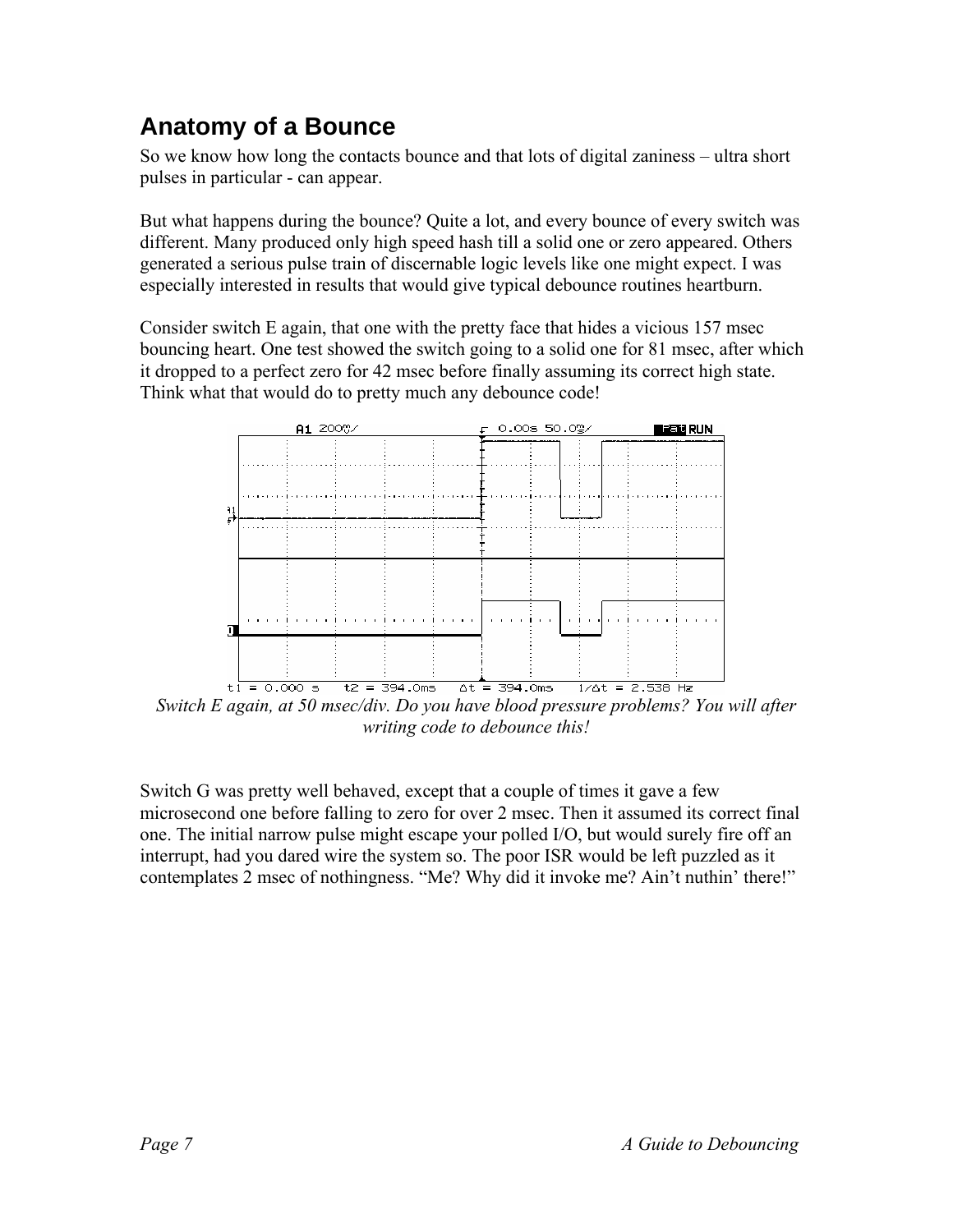

*confuser.* 

O is a very nice, high quality microswitch which never showed more than 1.18 msec of bouncing. But digging deeper I found it usually generated a pulse train guaranteed to play havoc with simple filter code. There's no high speed hash, just hard-to-eliminate solid ones and zeroes. One actuation yielded 7 clean zeroes levels ranging in time from 12 to 86 µsec, and 7 logic ones varying from 6 to 95 μsec. Easy to filter? Sure. But not by code that just looks for a couple of identical reads.



*Switch O, which zaps around enough to confuse dumb debouncers.*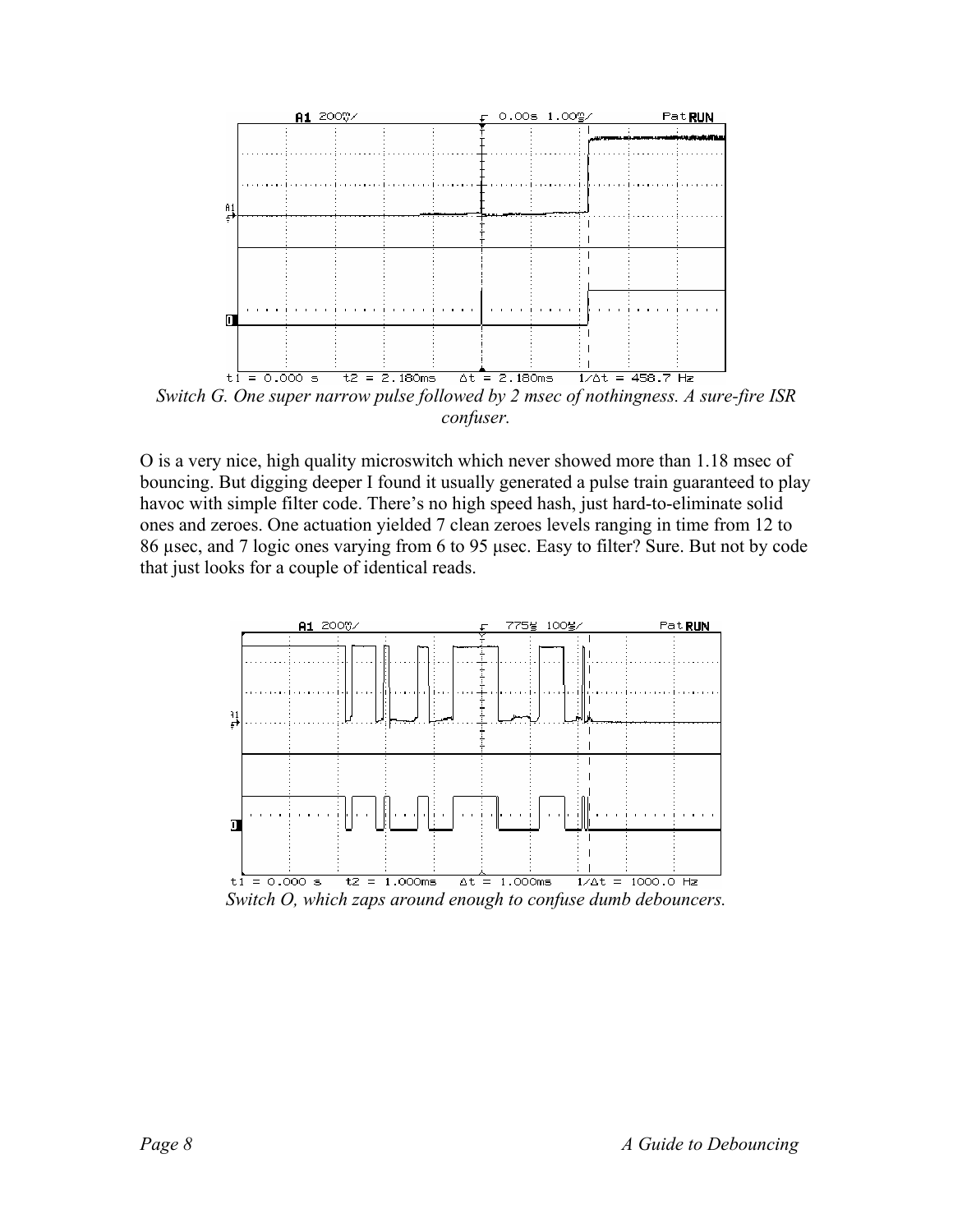

*Switch Q – when released, it goes high for 480 μsec before generating 840 μsec of hash, a sure way to blow an interrupt system mad if poorly designed.* 

What happens if we press the buttons really, really fast? Does that alter the bouncing in a significant way? It's awfully hard for these 50 year old fingers to do anything particularly quickly, so I set up a modified experiment, connecting my MSP430 board to a sizeable 3 amp four pole relay. Downloading code into the CPU's flash let me toggle the relay at different rates

Bounce times ranged from 410 to 2920 μsec, quite similar to those of the switches, presumably validating the experiment. The relay had no noticeable analog effects, banging cleanly between 0 and 5 volts.

The raucous clacking of contacts overwhelmed our usual classical fare for a few hours as the MSO accumulated bounce times in storage mode. When the relay opened it always had a max bounce time of 2.3 to 2.9 msec, at speeds from 2.5 to 30 Hz. More variation appeared on contact closure: at 2.5 Hz bounces never exceeded 410 μsec, which climbed to 1080 μsec at 30 Hz. Why? I have no idea. But it's clear there is some correlation between fast actuations and more bounce. These numbers suggest a tractable factor of two increase, though, not a scary order of magnitude or more.

# **Conclusion**

In the bad old days we used a lot of leaf switches which typically bounced forever. Weeks, it seemed. Curious I disassembled a number of cheap consumer products expecting to find these sort of inexpensive devices. None found! Now that everything is mounted on a PCB vendors use board-mounted switches, which are pretty darn good little devices.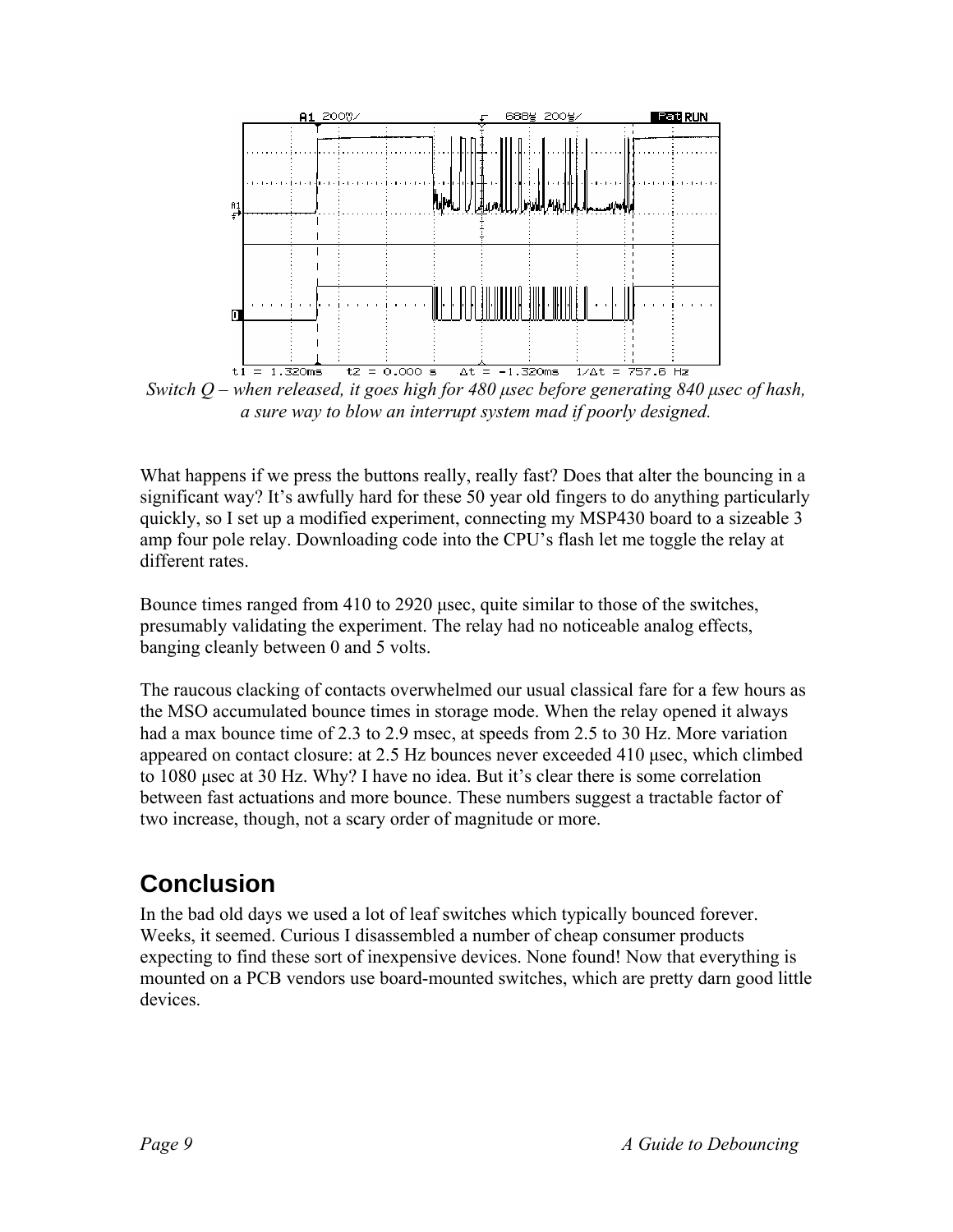

*PCB switches in a cheap coffee maker.* 

I admit these experiments aren't terribly scientific. No doubt someone with a better education and more initials following his name could do a more reputable study for one of those journals no one reads. But as far as I know there's no data on the subject available anywhere, and we working engineers need some empirical information.

Use a grain of salt when playing with these numbers. Civil engineers don't really know the exact strength of a concrete beam poured by indolent laborers, so they beef things up a bit. They add margin. Do the same here. Assume things are worse than shown.

# **Hardware Debouncers**

Figure 1 shows the classic debounce circuit. Two cross-coupled NAND gates form a very simple Set-Reset (SR) latch. The design requires a double-throw switch. Two pull-up resistors generate a logic one for the gates; the switch pulls one of the inputs to ground.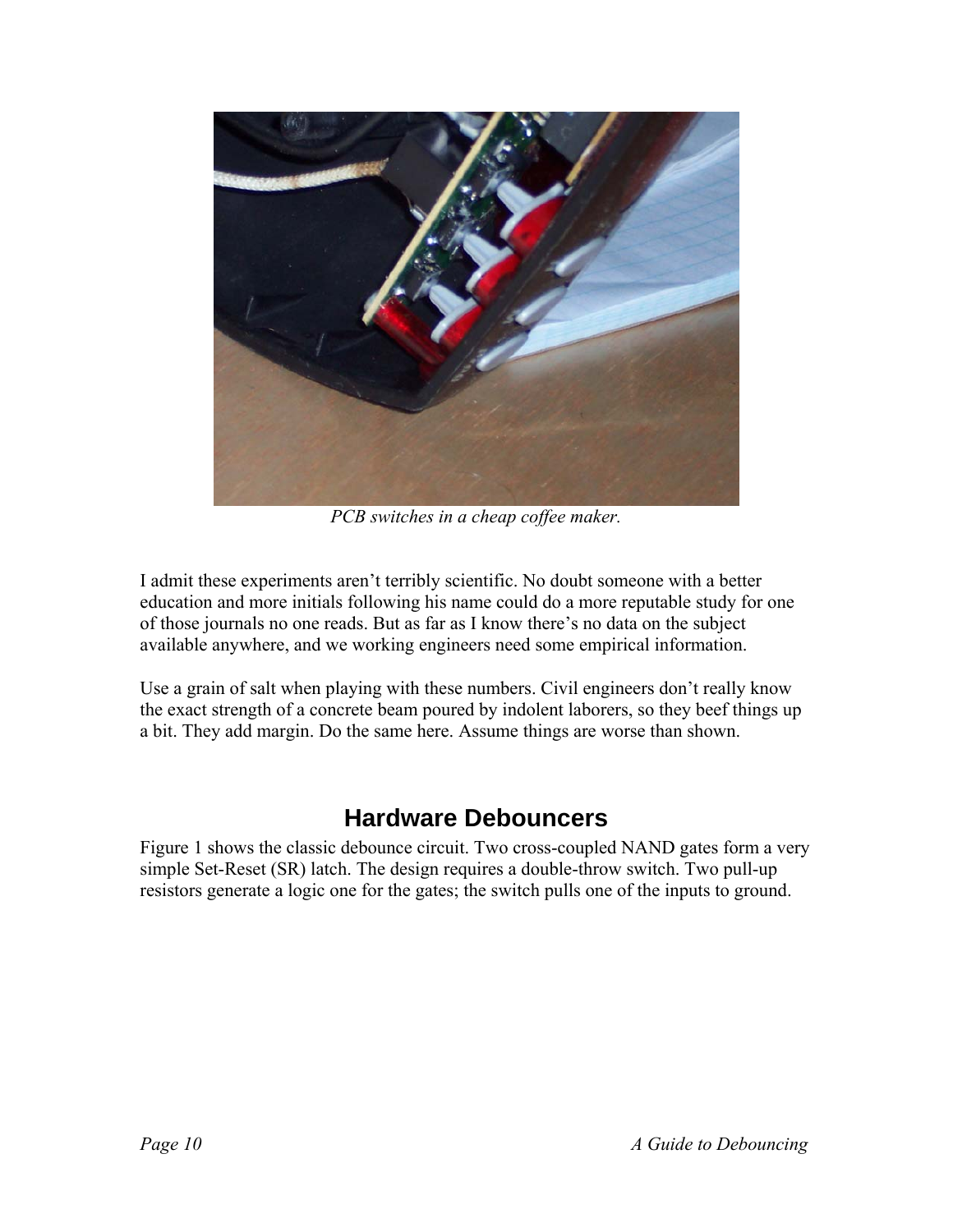

*Figure 1: The SR debouncer* 

The SR latch is a rather funky beast, as confusing to non-EEs as recursion is to, well, just about everyone.

With the switch in the position shown the upper gate's output will be a one, regardless of the value of the other input. That and the one created by the bottom pull-up resistor drives the lower NAND to a zero… which races around back into the other gate. If the switch moves between contacts, and is for a while suspended in the nether region between terminals, the latch maintains its state because of the looped back zero from the bottom gate.

The switch moves a rather long way between contacts. It may bounce around a bit, but will never bang all the way back to the other contact. Thus, the latch's output is guaranteed bounce-free.

The circuit suggests an alternative approach, a software version of the same idea. Why not skip the NAND pair and run the two contracts, with pull-ups, directly to input pins on the CPU? Sure, the computer will see plenty of bounciness, but write a trivial bit of code that detects *any* assertion of either contact… which means the switch is in that position, as follows:

if(switch\_hi())state=ON; if(switch\_lo())state=OFF;

switch\_hi and switch\_lo each reads one of the two throws. Other functions in the program examine variable state to determine the switch's position.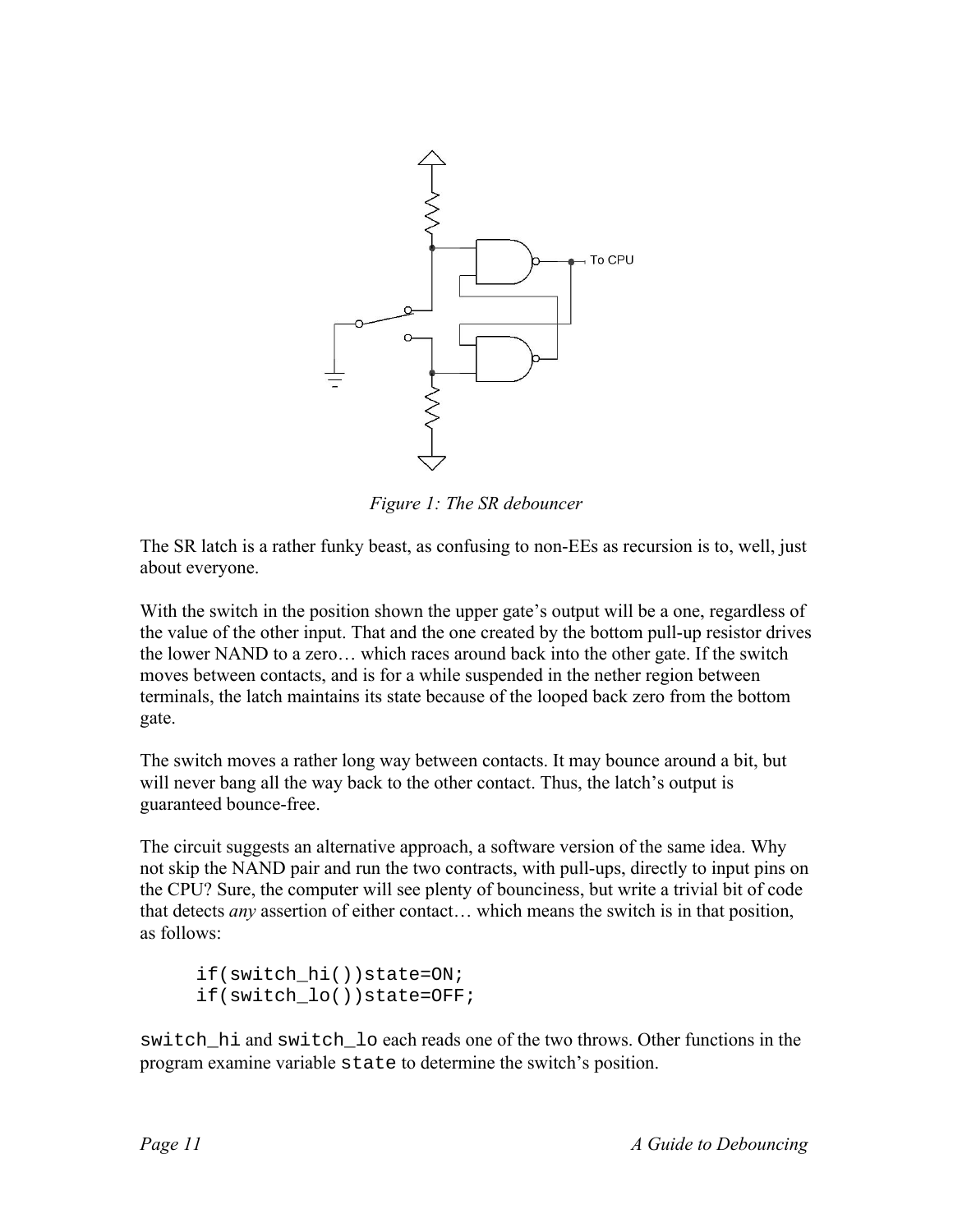This saves two gates but costs one extra input pin on the processor. It's the simplest – and most reliable – debounce code possible.

The MC14043/14044 chips consist of four SR flip flops, so might be an attractive solution for debouncing multiple switches. A datasheet can be found at http://www.radanpro.com/el/dslpro.php?MC14043.pdf.

# **An RC Debouncer**

The SR circuit is the most effective of all debouncing approaches… but it's rarely used. Double-throw switches are bulkier and more expensive than the simpler single-throw versions. An awful lot of us use switches that are plated onto the circuit board, and it's impossible to make DP versions of these. So EEs prefer alternative designs that work with cheap single-throw switches.

Though complex circuits using counters and smart logic satisfy our longing for pure digital solutions to all problems, from signal processing to divorce, it's easier and cheaper to exploit the peculiar nature of a resistor-capacitor (RC) network.

Charge or discharge a capacitor through a resistor and you'll find the voltage across the cap rises slowly; it doesn't snap to a new value like a sweet little logic circuit. Increase the value of either component and the time lag ("time constant" in EE lingo) increases.



*Figure 2: An RC debouncer* 

Figure 2 shows a typical RC debouncer. A simple circuit, surely, yet one that hides a surprising amount of complexity.

Suppose our fearless flipper opens the switch. The voltage across the cap is zero, but it starts to climb at a rate determined by the values of  $R_1$ ,  $R_2$  and C. Bouncing contacts pull the voltage down and slow the cap's charge accumulation. If we're very clever in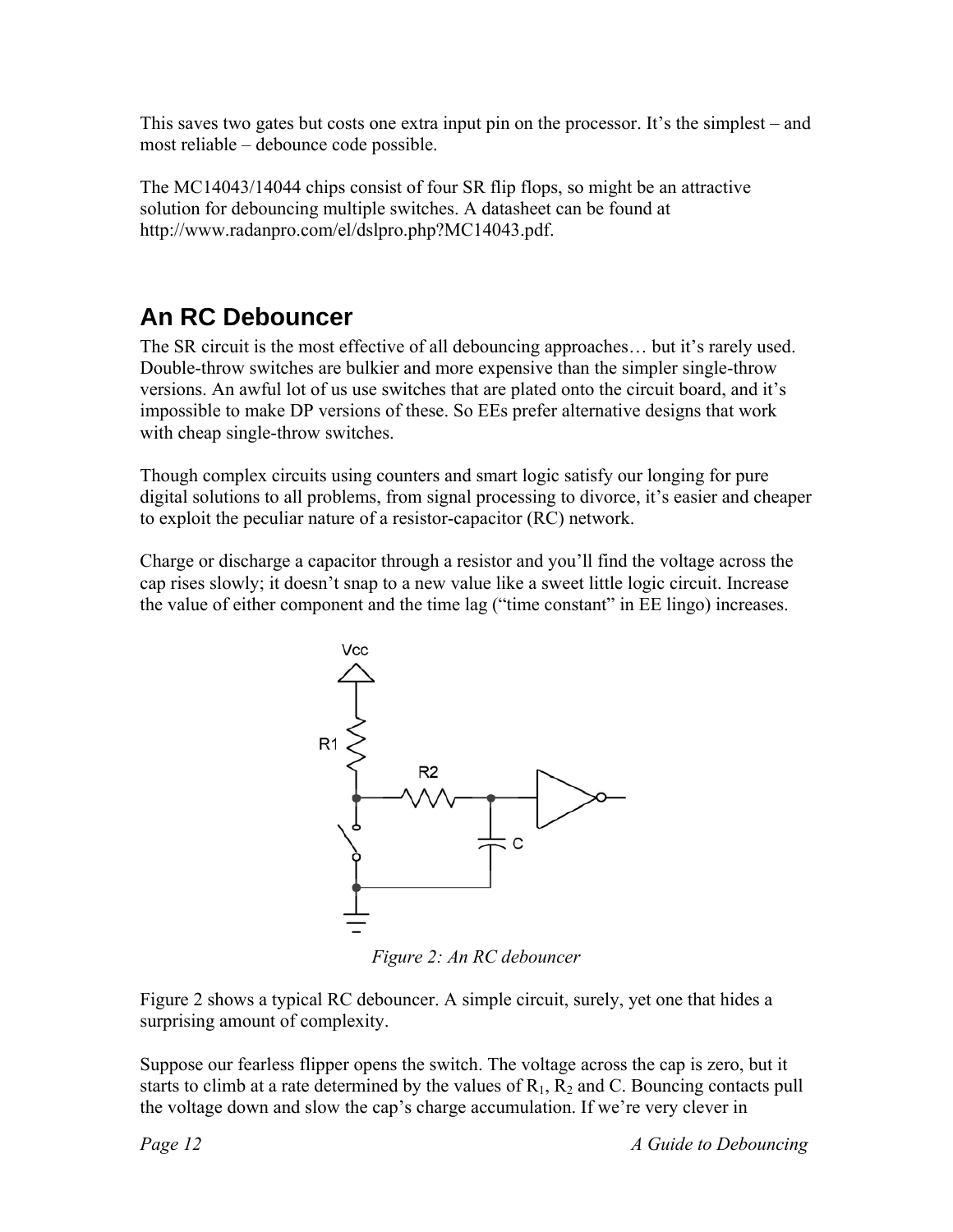selecting the values of the components the voltage stays below a gate's logic one level till all of the whacking and thudding ceases. (If the time constant is too long, of course, the system won't be responsive to fast switch actuations).

The gate's output is thus a pristine bounce-free logic level.

Now suppose the switch has been open for a while. The cap is fully charged. Snap! The user closes the switch, which discharges the cap through  $R_2$ . Slowly, again, the voltage drools down and the gate continues to see a logic one at its input for a time. Perhaps the contacts open and close a bit during the bouncing. While open, even if only for short periods, the two resistors start to recharge the cap, reinforcing the logic one to the gate. Again, the clever designer selects component values that guarantee the gate sees a one until the clacking contacts settle.

Squalid taverns are filled with grizzled veterans of the bounce wars recounting their circuits and tales of battles in the analog trenches. Most will puzzle over  $R_2$ , and that's not entirely due to the effects of the cheap booze. The classic RC debouncer doesn't use this resistor, yet it's critically important to getting a thwack-free output from the gate.

 $R_2$  serves no useful purpose when the switch opens.  $R_1$  and C effectively remove those bounces. But strange things can happen when suddenly discharging a capacitor. The early bouncing might be short, lasting microseconds or less. Though a dead short should instantly discharge the cap, there are no pristine conditions in the analog world. The switch has some resistance, as do the wires and PCB tracks that interconnect everything.

Every wire is actually a complex circuit at high speeds. You wouldn't think a dull-headed customer flipping the switch a few times a second would be generating high-speed signals, but sub-microsecond bounces, which may have very sharp rise times, have frequency components in the tens of MHz or more. Inductance and stray capacitance raises the impedance (AC resistance) of the closed switch. The cap won't instantly discharge.

Worse, depending on the physical arrangement of the components, the input to the gate might go to a logic zero while the voltage across the cap is still one-ish. When the contacts bounce open the gate now sees a one. The output is a train of ones and zeroes – bounces.

 $R_2$  insures the cap discharges slowly, giving a clean logic level regardless of the storm of bounces. The resistor also limits current flowing through the switch's contacts, so they aren't burned up by a momentary major surge of electrons from the capacitor.

Another trick lurks in the design. The inverter cannot be a standard logic gate. TTL, for instance, defines a zero as an input between 0.0 and 0.8 volts. A one starts at 2.0. In between is a DMZ which we're required to avoid. Feed 1.2 volts to such a gate and the output is unpredictable. But this is exactly what will happen as the cap charges and discharges.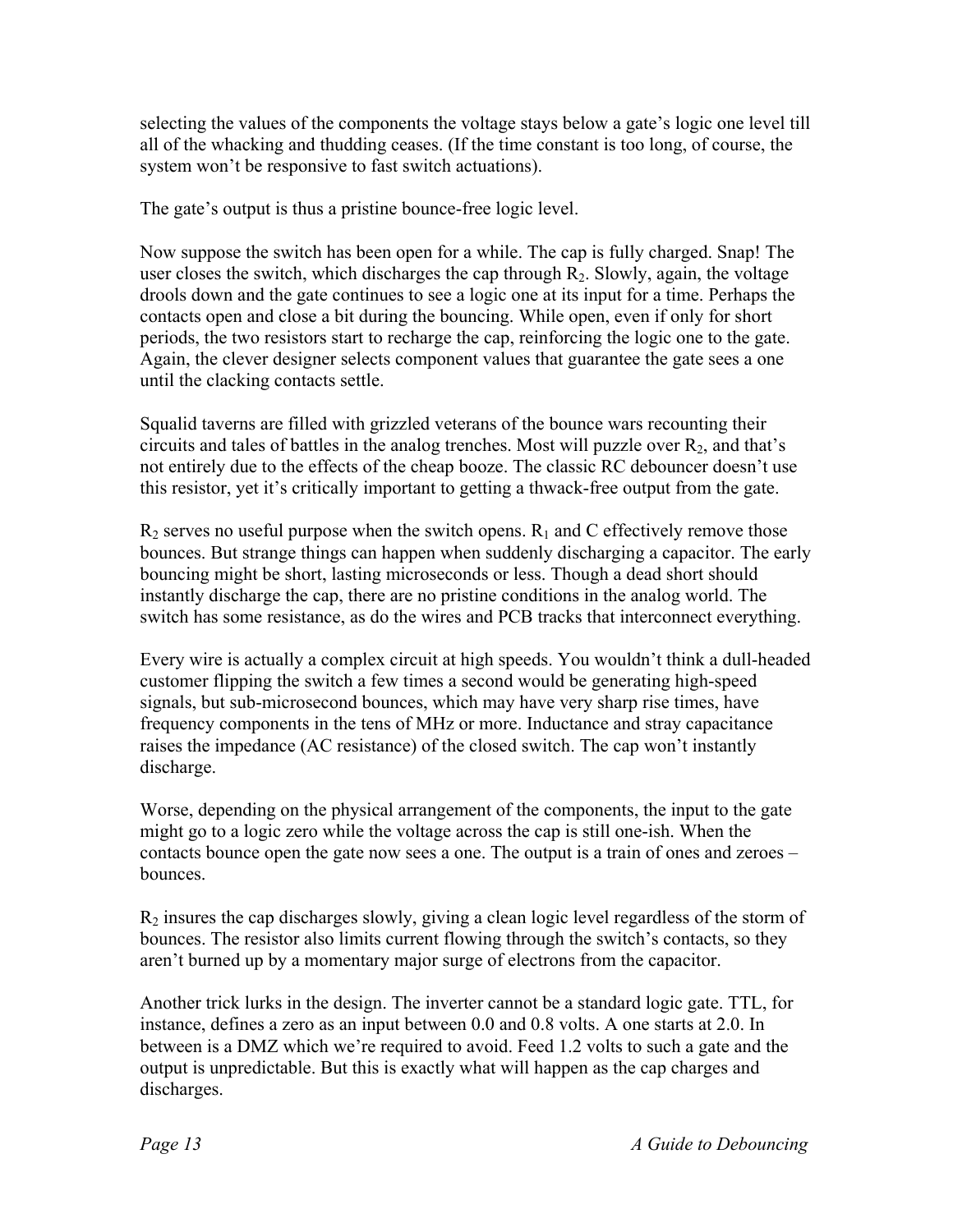Instead use a device with "Schmitt Trigger" inputs. These devices have hysteresis; the inputs can dither yet the output remains in a stable, known state.

Never run the cap directly to the input on a microprocessor, or to pretty much any I/O device. Few of these have any input hysteresis.

# **Doing The Math**

The equation for discharging a cap is:

$$
V_{cap} = V_{initial}(e^{\frac{-t}{RC}})
$$

where

 $V_{\text{can}}$  is the voltage across the capacitor at time *t*,

*Vinitial* is the voltage initially on the cap,

*t* is the time in seconds,

*R* and *C* are the values of the resistor and capacitor in ohms and farads, respectively.

The trick is to select values that insure the cap's voltage stays above  $V_{th}$ , the threshold at which the gate switches, till the switch stops bouncing. It's surprising how many of those derelicts hanging out at the waterfront bars pick an almost random time constant. "The boys 'n me, we jest figger sumpin like 5 msec". Shortchanging a real analysis starts even a clean-cut engineer down the slippery slope to the wastrel vagabond's life.

Most of the switches I examined last month had bounce times well under 10 msec. Use 20 to be conservative.

Rearranging the time constant formula to solve for R (the cost and size of caps vary widely so it's best to select a value for C and then compute R) yields:

$$
R = \frac{-t}{C \ln(\frac{V_{th}}{V_{initial}})}
$$

Though it's an ancient part, the 7414 hex inverter is a Schmitt Trigger with great input hysteresis. The AHCT version has a worst case  $V_{th}$  for a signal going low of 1.7 volts. Let's try 0.1 μF for the capacitor since those are small and cheap, and solve for the condition where the switch just closes. The cap discharges through  $R_2$ . If the power supply is 5 volts (so  $V_{initial}$  is 5), then  $R_2$  is 185K. Of course, you can't actually *buy* that kind of resistor, so use 180K.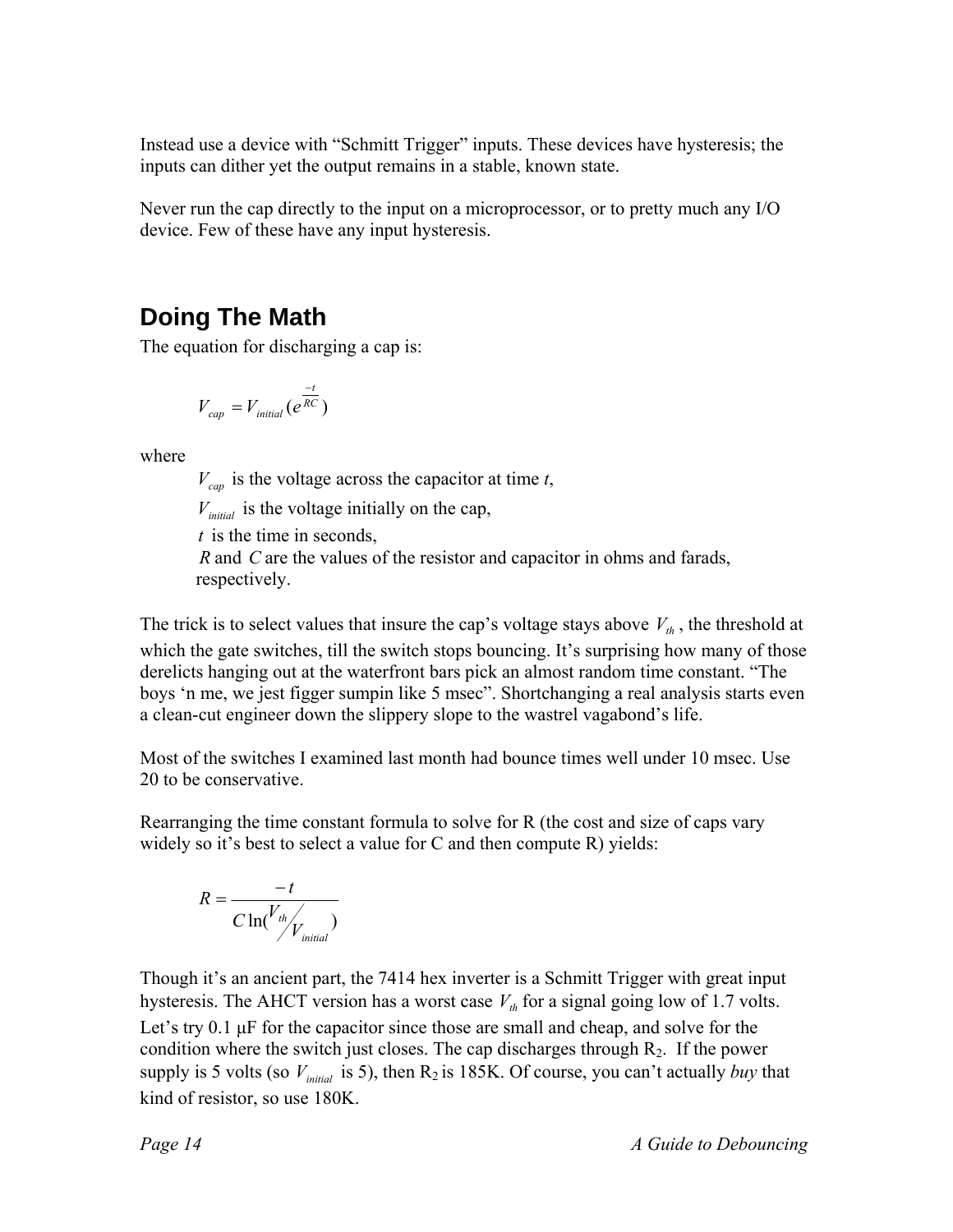But… the analysis ignores the gate's input leakage current. A CMOS device like the 74AHCT14 dribbles about a microamp from the inputs. That 180K resistor will bias the input up to .18 volts, uncomfortably close to the gate's best-case switching point of 0.5 volt. Change C to 1  $\mu$ F and R<sub>2</sub> is now 18K.

 $R_1$  +  $R_2$  controls the cap's charge time, and so sets the debounce period for the condition where the switch opens. The equation for charging is:

$$
V_{\rm th} = V_{\rm final} (1 - e^{-t/RC})
$$

Solving for R:

$$
R = \frac{-t}{C \ln(1 - \frac{V_{th}}{V_{final}})}
$$

 $V_{\text{final}}$  is the final charged value – the 5 volt power supply.  $V_{th}$  is now the worst-case transition point for a high-going signal, which for our 74AHCT14 a peachy  $0.9$  volts.  $R_1$  $+ R_2$  works out to 101K. Figure on 82K (a standard part) for  $R_1$ .



*Figure 3: An RC debouncer that actually works in all cases* 

The diode is an optional part needed only when the math goes haywire. It's possible, with the wrong sort of gate where the hysteresis voltages assume other values, for the formulas to pop out a value for  $R_1 + R_2$  which is less than that of  $R_2$ . In this case the diode forms a short cut that removes  $R_2$  from the charging circuit. All of the charge flows through  $R_1$ .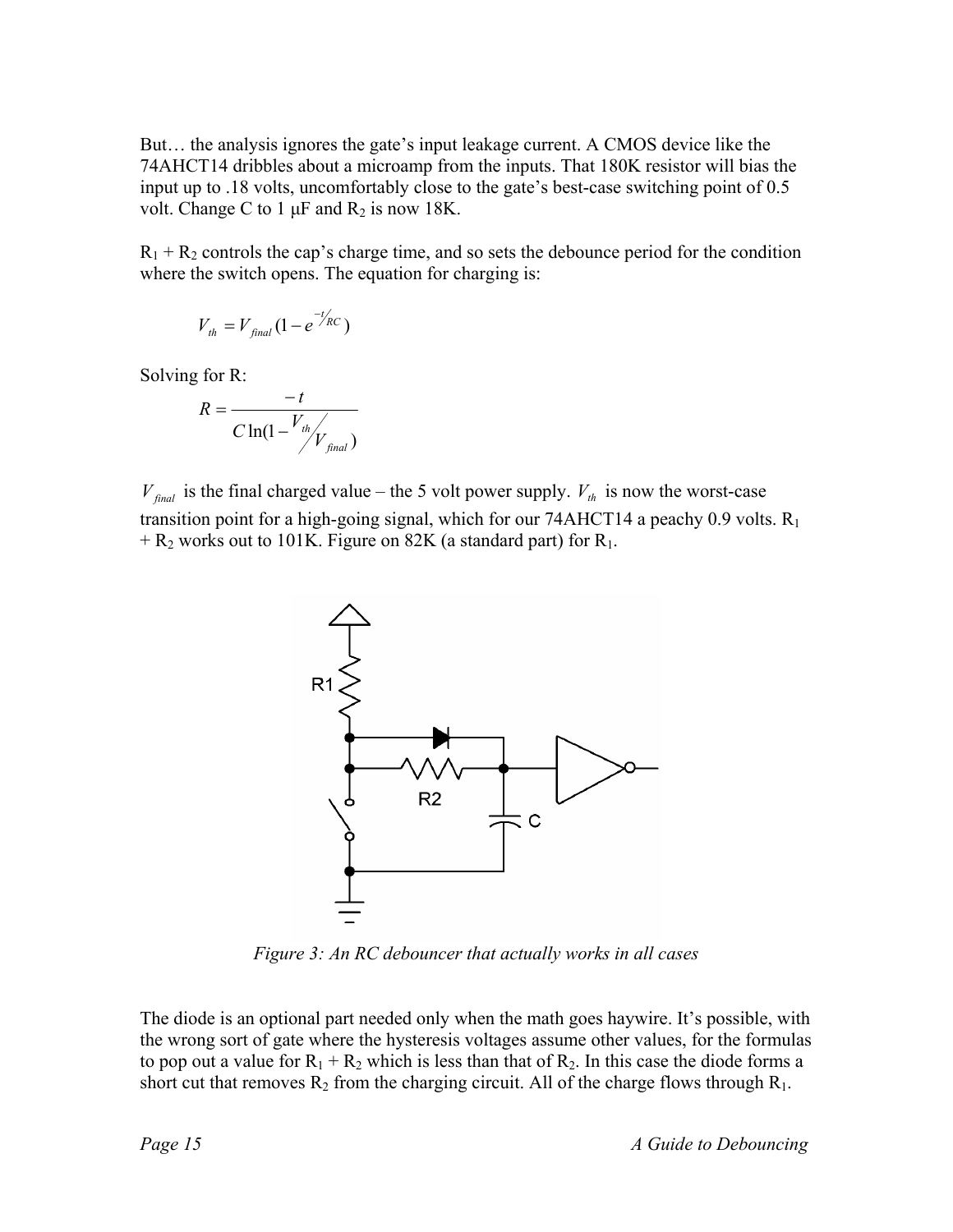The previous equation still applies, except we have to account for drop across the diode. Change  $V_{\text{final}}$  to 4.3 volts (5 minus the 0.7 diode drop), turn the crank and  $R_1$  pops out.

Be wary of the components' tolerances. Standard resistors are usually  $\pm 5\%$ . Capacitors vary wildly - +80/-20% is a common rating for electrolytics. Even small ceramics might vary  $\pm 30\%$ .

# **Other Thoughts**

Don't neglect to account for the closed resistance of oddball switches. Some conductive elastomer devices exceed 200 ohms.

Two of the elastomer switches I examined last month didn't bounce at all; their output smoothly ramped from zero to +5 volts. The SR and RC debounce circuits are neither necessary nor effective. Better: run the switch directly into a Schmitt Trigger's input.

Never connect an undebounced switch to the clock of a flip-flop. The random bounce hash is sure to confuse the device. A 74HCT74 has a max rise and fall time spec of 6 nsec – easily exceeded by some of the data I acquired from the 18 switches tested.

The 74HC109 requires a minimum clock width of 100 nsec. I found pulses shorter than this in my experiments. Some of these parts, like from Philips, have a Schmitt Trigger clock input – it's a much safer part to use when connected to real-world events.

Similarly, don't tie undebounced switches, even if Schmitt Triggered, to interrupt inputs on the CPU. Usually the interrupt pin goes to the clock input of an internal flip flop. As processors become more complex their datasheets give less useful electrical information; they're awash in programming data but leave designers adrift without complete timing specs. Generally we have no idea what the CPU expects as a max rise time or the min pulse width. Those internal flops aren't perfect, so don't flirt with danger by feeding them garbage.

The MC14490 is a cool chip that consists of 6 debouncers. A datasheet is at http://engineering.dartmouth.edu/~engs031/databook/mc14490.pdf. But in August of 2004 Digikey wants \$5.12 each for these parts; it's cheaper to implement a software debounce algorithm in a PIC or similar sub-\$1 microcontroller.

Always remember to tie unused inputs of any logic circuit to Vcc or ground.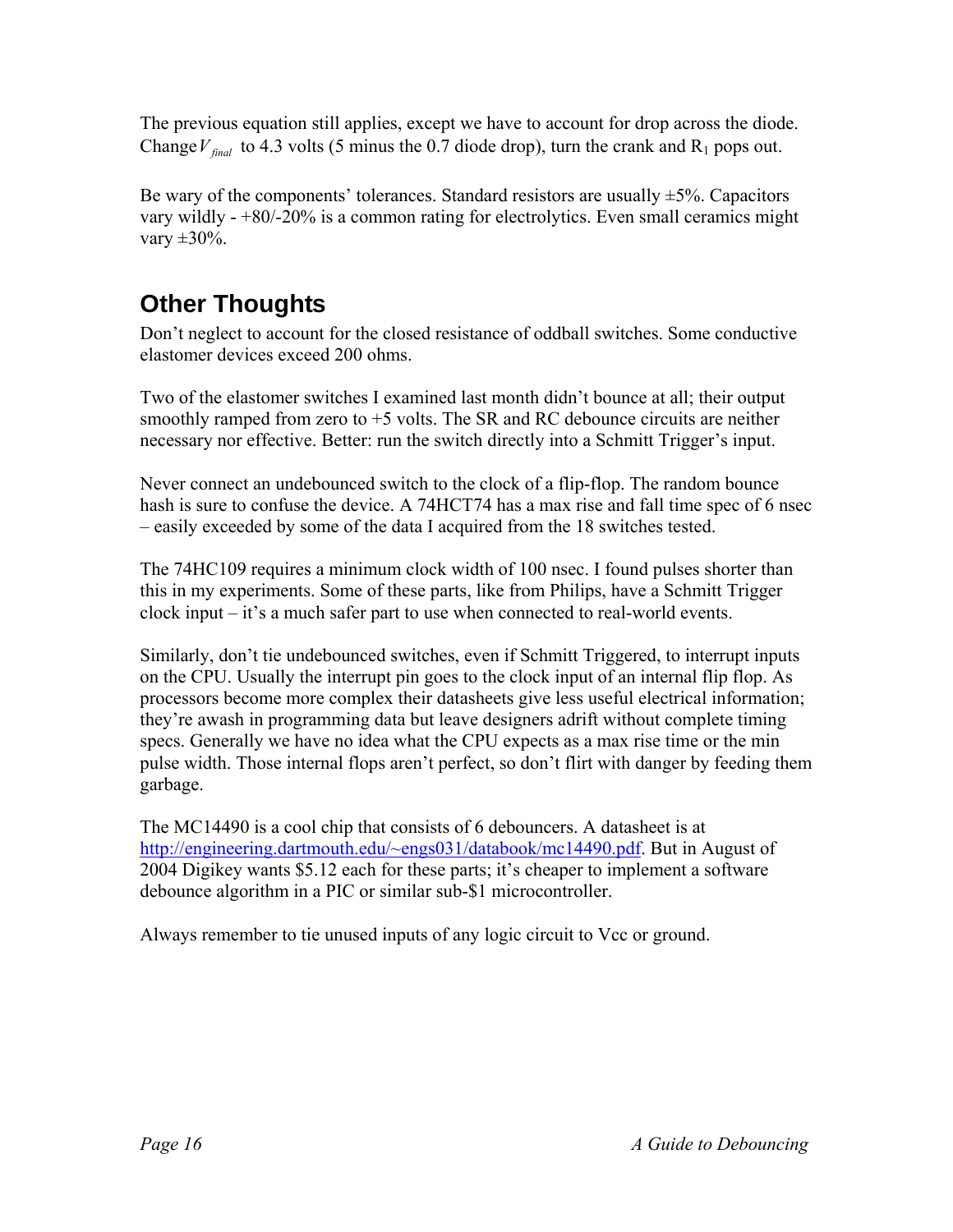# **Software Debouncers**

Software debounce routines range from the utterly simple to sophisticated algorithms that handle multiple switches in parallel. But many developers create solutions without completely understanding the problem. Sure, contacts rebound against each other. But the environment itself can induce all sorts of short transients that mask themselves as switch transitions. Called EMI (electromagnetic interference), these bits of nastiness come from energy coupled into our circuits from wires running to the external world, or even from static electricity zaps induced by shuffling feet across a dry carpet. Happily EMI and contact whacking can be cured by a decent debounce routine… but both factors do affect the design of the code.

Consider the simplest of all debouncing strategies: read the switch once every 500 msec or so, and set a flag indicating the input's state. No reasonable switch will bounce that long. A read during the initial bounce period returns a zero or a one indicating the switch's indeterminate state. No matter how we interpret the data (i.e., switch on or off) the result is meaningful. The slow read rate keeps the routine from deducing that bounces are multiple switch closures. One downside, though, is slow response. If your user won't hit buttons at a high rate this is probably fine. A fast typist, though, can generate 100 words per minute or almost 10 characters per second. A rotating mechanical encoder could generate even faster transitions.

But there's no EMI protection inherent in such a simple approach. An application handling contacts plated onto the PCB is probably safe from rogue noise spikes, but one that reads from signals cabled onto the board needs more sophisticated software, since a single glitch might look like a contact transition.

It's tempting to read the input a couple of times each pass through the 500 msec loop and look for a stable signal. That'll reject much or maybe all of the EMI. But some environments are notoriously noisy. Many years ago I put a system using several Z80s and a PDP-11 in a steel mill. A motor the size of a house drawing thousands of amps drove the production line. It reversed direction every few seconds. The noise generated by that changeover coupled *everywhere*, and destroyed everything electronic unless carefully protected. We optocoupled all cabling simply to keep the smoke inside the ICs, where it belongs. All digital inputs still looked like hash and needed an astonishing amount of debounce and signal conditioning.

# **Debounce Policy**

Seems to me there are some basic constraints to place on our anti-contact-clacking routines. Minimize CPU overhead. Burning execution time while resolving a bounce is a dumb way to use processor cycles. Debounce is a small problem and deserves a small part of the computer's attention.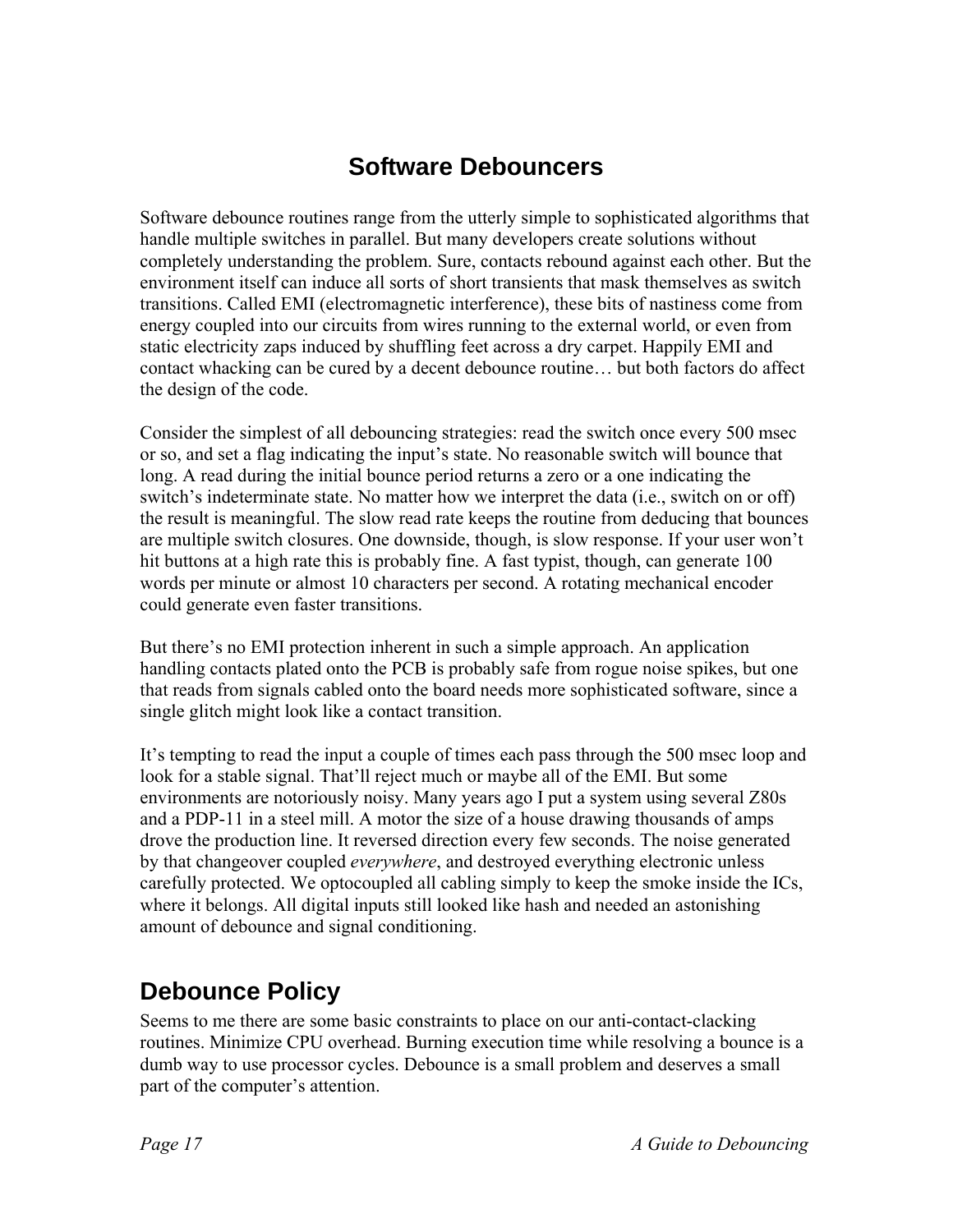The undebounced switch must connect to a programmed I/O pin, never to an interrupt. Few microprocessor datasheets give much configuration or timing information about the interrupt inputs. Consider Microchip's PIC12F629 (datasheet at http://ww1.microchip.com/downloads/en/DeviceDoc/41190c.pdf). A beautiful schematic shows an interrupt pin run through a Schmitt Trigger device to the data input of a pair of flops. Look closer and it's clear that's used only for one special "interrupt on change" mode. When the pin is used as a conventional interrupt the signal disappears into the bowels of the CPU, sans hysteresis and documentation. However, you can count on the interrupt driving the clock or data pin on an internal flip flop. The bouncing zaniness is sure to confuse any flop, violating minimum clock width or the data setup and hold times.

Try to avoid sampling the switch input at a rate synchronous to events in the outside world that might create periodic EMI. For instance, 50 and 60 Hz are bad frequencies. Mechanical vibration can create periodic interference. I'm told some automotive vendors have to avoid sampling at a rate synchronous to the vibration of the steering column.

Finally, in most cases it's important to identify the switch's closure quickly. Users get frustrated when they take an action and there's no immediate response. You press the button on the gas pump or the ATM and the machine continues to stare at you, dumbly, with the previous screen still showing, till the brain-dead code finally gets around to grumpily acknowledging that, yes, there IS a user out there and the person actually DID press a button.

Respond *instantly* to user input. In this fast-paced world delays aggravate and annoy. But how fast is fast enough?

I didn't know so wired a switch up to the cool R3000 starter kit Rabbit Semiconductor provides. This board and software combo seems targeted at people either learning embedded programming or those of us who just like to play with electronical things. I wrote a bit of simple code to read a button and, after a programmable delay, turn on an LED. Turns out a 100 msec delay is quite noticeable, even to these tired old 20/1000 eyes. 50 msec, though, seemed instantaneous. Even the kids concurred, astonishing since it's so hard to get them to agree on anything.

So let's look at a couple of debouncing strategies.

### **A Counting Algorithm**

Most people use a fairly simple approach that looks for *n* sequential stable readings of the switch, where *n* is a number ranging from 1 (no debouncing at all) to seemingly infinity. Generally the code detects a transition and then starts incrementing or decrementing a counter, each time rereading the input, till *n* reaches some presumably safe, bounce-free, count. If the state isn't stable, the counter resets to its initial value.

Simple, right? Maybe not. Too many implementations need some serious brain surgery. For instance, use a delay so the repetitive reads aren't back to back, merely microseconds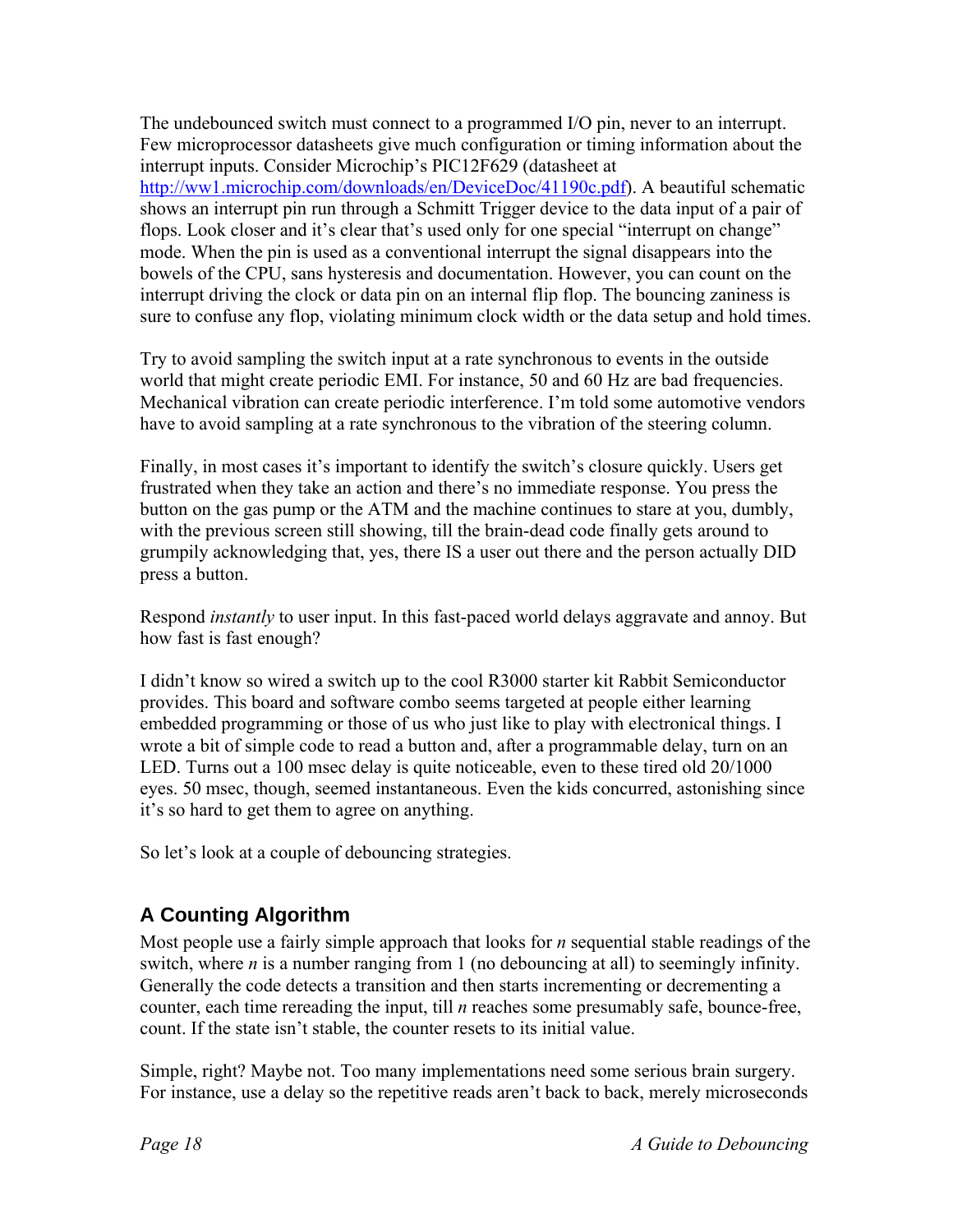apart. Unless your application is so minimal there are simply no free resources, don't code the delay using the classic construct:  $for(i=0; i<\text{big_number};++)$ ;. Does this idle for a millisecond… or a second? Port the code to a new compiler or CPU, change wait states or the clock rate and suddenly the routine breaks, requiring manual tweaking. Instead use a timer that interrupts the CPU at a regular rate – maybe every millisecond or so – to sequence these activities.

Listing 1 shows a sweet little debouncer that is called every CHECK\_MSEC by the timer interrupt, a timer-initiated task, or some similar entity.

```
#define CHECK_MSEC 5 // Read hardware every 5 msec 
#define PRESS_MSEC 10 // Stable time before registering pressed 
#define RELEASE_MSEC 100 // Stable time before registering released
// This function reads the key state from the hardware. 
extern bool_t RawKeyPressed();
// This holds the debounced state of the key. 
bool t DebouncedKeyPress = false;
// Service routine called every CHECK_MSEC to 
// debounce both edges 
void DebounceSwitch1(bool_t *Key_changed, bool_t *Key_pressed) 
{ 
    static uint8_t Count = RELEASE_MSEC / CHECK_MSEC; 
    bool_t RawState; 
    *Key_changed = false; 
    *Key_pressed = DebouncedKeyPress; 
    RawState = RawKeyPressed(); 
     if (RawState == DebouncedKeyPress) { 
         // Set the timer which allows a change from current state. 
        if (DebouncedKeyPress) Count = RELEASE_MSEC / CHECK_MSEC; 
       else Count = PRESS_MSEC / CHECK_MSEC;
     } else { 
        // Key has changed - wait for new state to become stable. 
       if (--Count == 0) {
            // Timer expired - accept the change. 
            DebouncedKeyPress = RawState; 
            *Key_changed=true; 
             *Key_pressed=DebouncedKeyPress; 
             // And reset the timer. 
            if (DebouncedKeyPress) Count = RELEASE_MSEC / CHECK_MSEC;
           else Count = PRESS_MSEC / CHECK_MSEC;
        } 
    } 
}
```
*Listing 1: A simple yet effective debounce algorithm*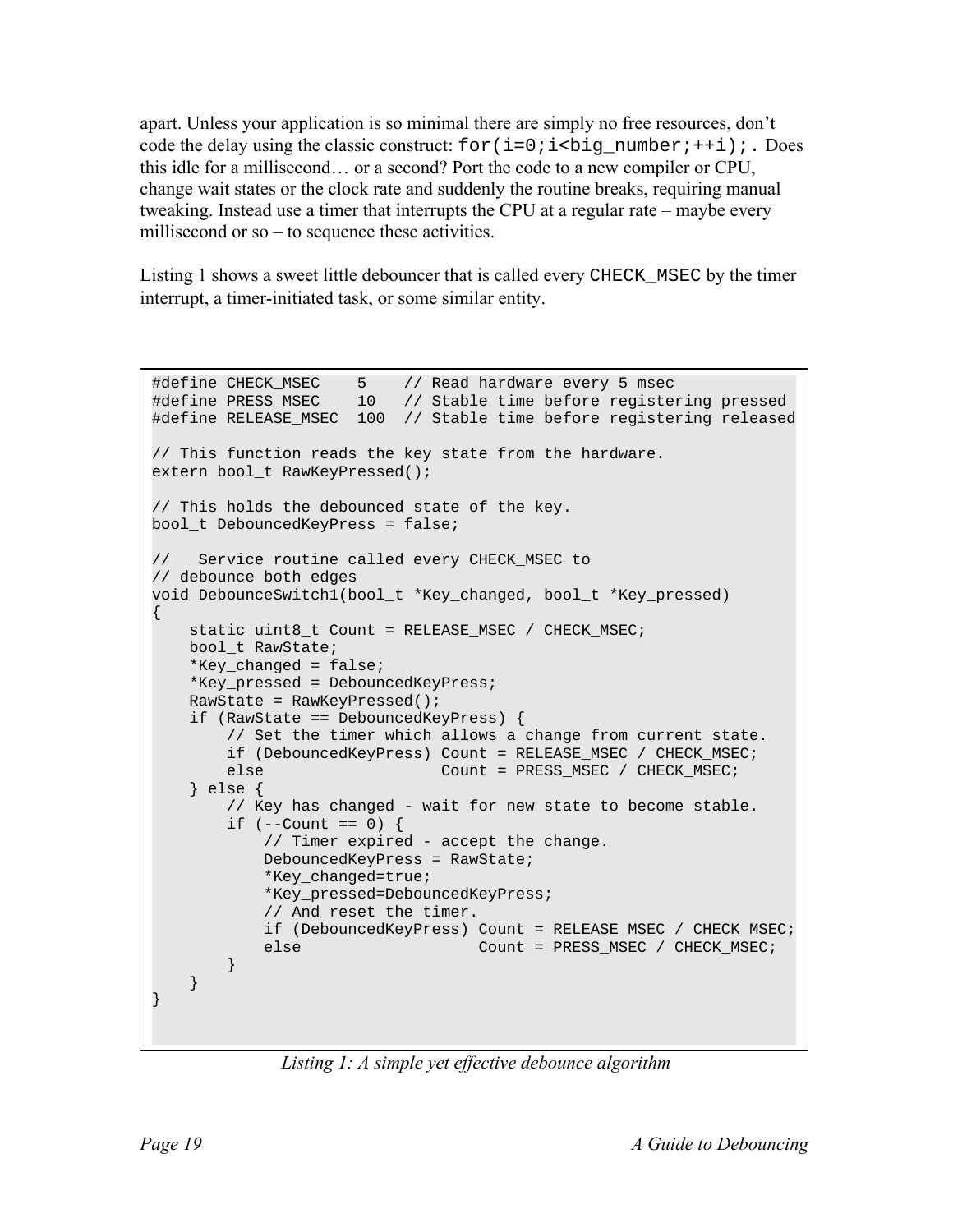You'll notice there are no arbitrary count values; the code doesn't wait for *n* stable states before declaring the debounce over. Instead it's all based on time and is therefore eminently portable and maintainable.

DebounceSwitch1() returns two parameters. Key\_Pressed is the current debounced state of the switch. Key\_Changed signals the switch has changed from open to closed, or the reverse.

Two different intervals allow you to specify different debounce periods for the switch's closure and its release. To minimize user delays why not set PRESS\_MSEC to a relatively small value, and RELEASE\_MSEC to something higher? You'll get great responsiveness yet some level of EMI protection.

# **An Alternative**

An even simpler routine, shown in figure 2, returns TRUE once when the debounced leading edge of the switch closure is encountered. It offers protection from both bounce and EMI.

```
// Service routine called by a timer interrupt 
bool_t DebounceSwitch2() 
{ 
static uint16_t State = 0; // Current debounce status 
State=(State<<1) | !RawKeyPressed() | 0xe000; 
if(State==0xf000)return TRUE; 
return FALSE; 
}
```
*Listing 2: An even simpler debounce routine* 

Like the routine in listing 1, DebounceSwitch2() gets called regularly by a timer tick or similar scheduling mechanism. It shifts the current raw value of the switch into variable State. Assuming the contacts return zero for a closed condition, the routine returns FALSE till a dozen sequential closures are detected.

One bit of cleverness lurks in the algorithm. As long as the switch isn't closed ones shift through State. When the user pushes on the button the stream changes to a bouncy pattern of ones and zeroes, but at some point there's the last bounce (a one) followed by a stream of zeroes. We OR in 0xe000 to create a "don't care" condition in the upper bits. But as the button remains depressed State continues to propagate zeroes. There's just the one time, when the last bouncy "one" was in the upper bit position, that the code returns a TRUE. That bit of wizardry eliminates bounces and detects the edge, the transition from open to closed.

Change the two hex constants to accommodate different bounce times and timer rates.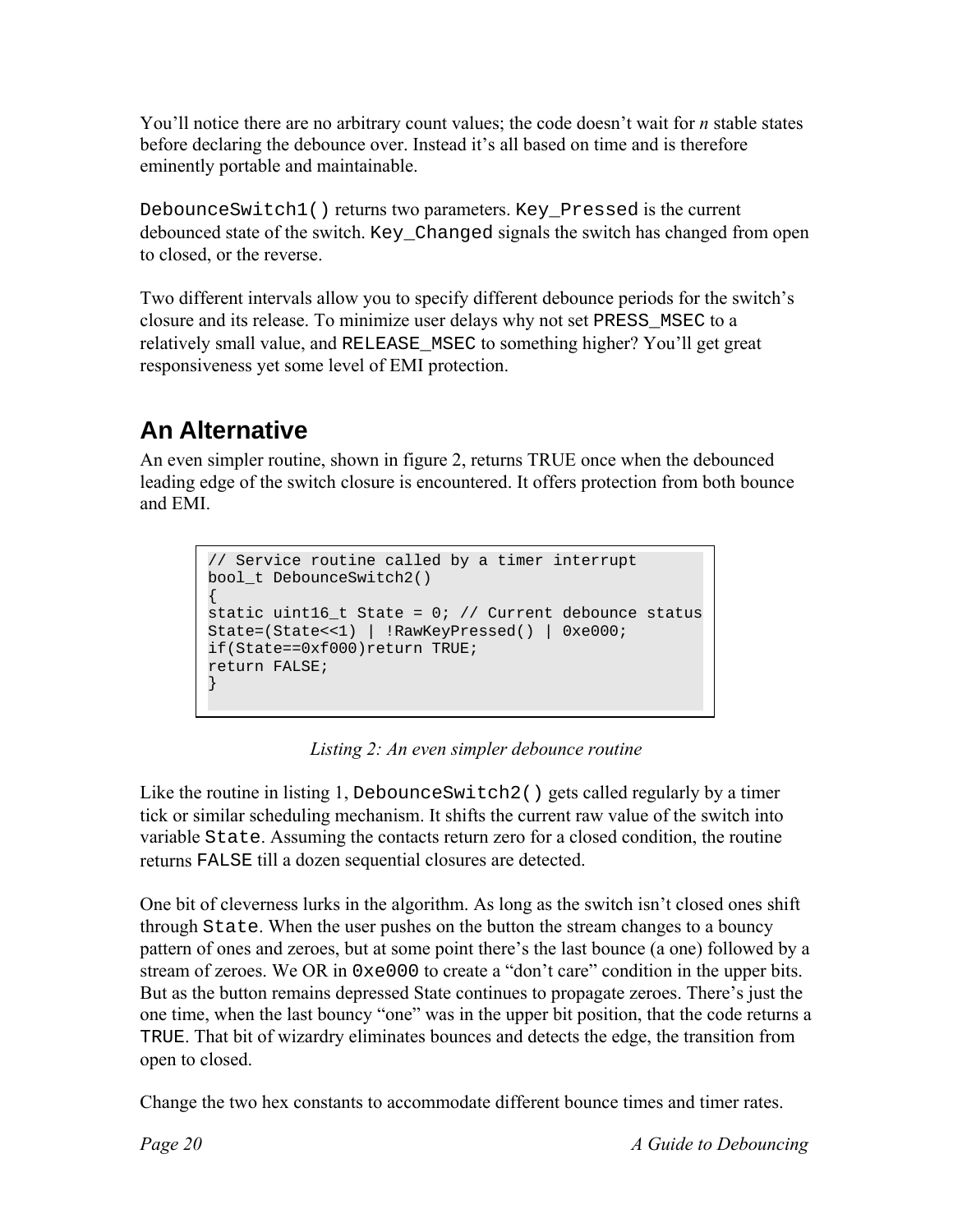Though quite similar to a counting algorithm this variant translates much more cleanly into assembly code. One reader implemented this algorithm in a mere 11 lines of 8051 assembly language.

Want to implement a debouncer in your FPGA or ASIC? This algorithm is ideal. It's loopless and boasts but a single decision, one that's easy to build into a single wide gate.

# **Handling Multiple Inputs**

Sometimes we're presented with a bank of switches on a single input port. Why debounce these individually when there's a well-known (though little used) algorithm to handle the entire port in parallel?

Figure 3 shows one approach. DebounceSwitch(), which is called regularly by a timer tick, reads an entire byte-wide port that contains up to 8 individual switches. On each call it stuffs the port's data into an entry in circular queue State. Though shown as an array with but a single dimension, a second loiters hidden in the width of the byte. State consists of columns (array entries) and rows (each defined by bit position in an individual entry, and corresponding to a particular switch).

```
#define MAX_CHECKS 10 // # checks before a switch is debounced 
uint8_t Debounced_State; // Debounced state of the switches 
uint8_t State[MAX_CHECKS]; // Array that maintains bounce status 
uint8 t Index; \frac{1}{2} // Pointer into State
// Service routine called by a timer interrupt 
void DebounceSwitch3() 
{ 
   uint8 t i,j;
    State[Index]=RawKeyPressed(); 
    ++Index; 
    j=0xff; for(i=0; i<MAX_CHECKS;i++)j=j & State[i]; 
   Debounced State= j;
     if(Index>=MAX_CHECKS)Index=0; 
}
```
*Listing 3: Code that debounces many switches at the same time* 

A short loop ANDs all column entries of the array. The resulting byte has a one in each bit position where that particular switch was on for every entry in State. After the loop completes, variable j contains 8 debounced switch values.

One could exclusive OR this with the last Debounced\_State to get a one in each bit where the corresponding switch has changed from a zero to a one, in a nice debounced fashion.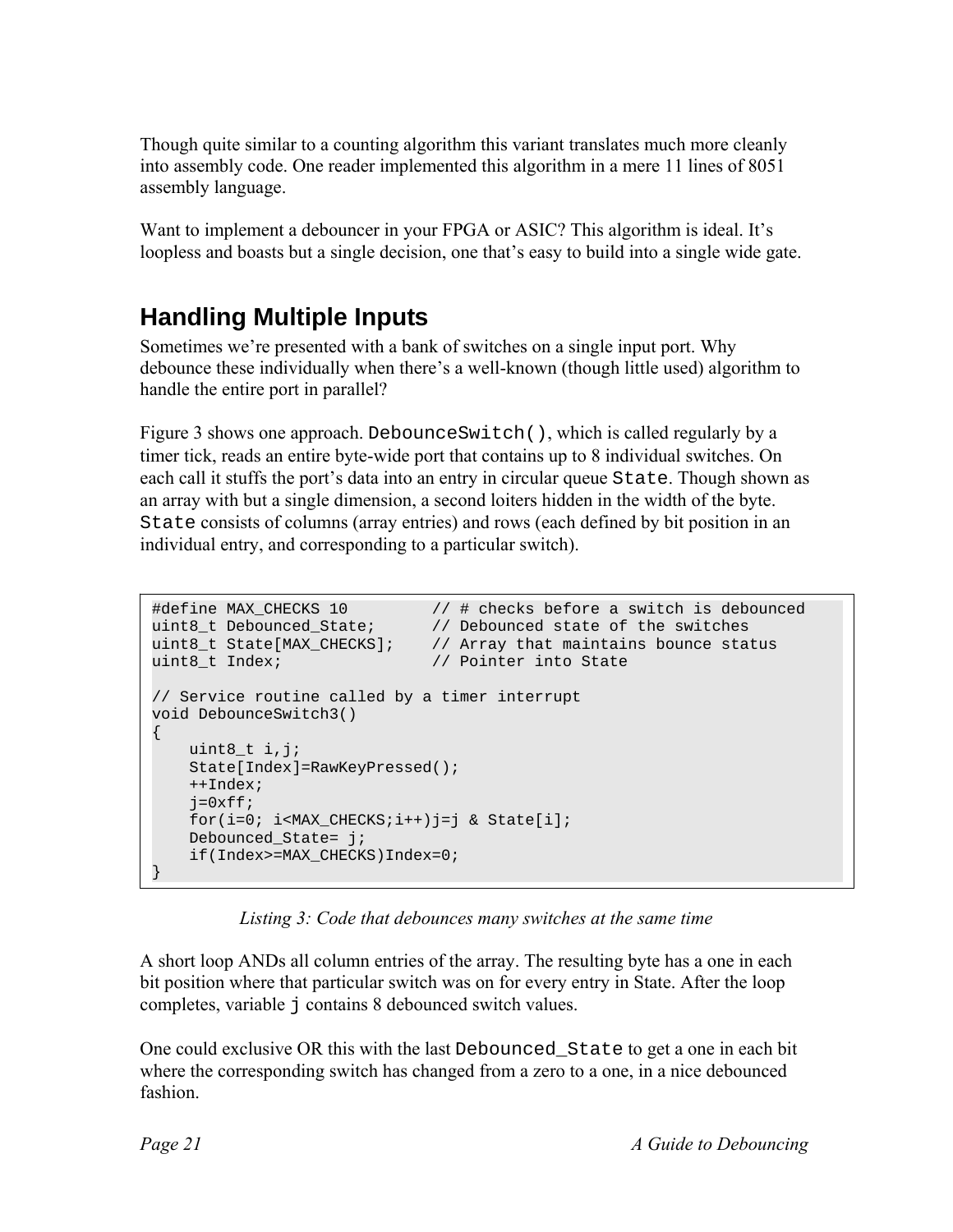Don't forget to initialize State and Index to zero.

I prefer a less computationally-intensive alternative that splits DebounceSwitch() into two routines; one, driven by the timer tick, merely accumulates data into array State. Another function, Whats Da Switches Now() ANDs and XORs as described, but only when the system needs to know the switches' status.

# **Summing up**

All of these algorithms assume a timer or other periodic call that invokes the debouncer. For quick response and relatively low computational overhead I prefer a tick rate of a handful of milliseconds. One to five msec is ideal. Most switches seem to exhibit under 10 msec bounce rates. Coupled with my observation that a 50 msec response seems instantaneous, it seems reasonable to pick a debounce period in the 20 to 50 msec range.

Hundreds of other debouncing algorithms exist. These are just a few of my favorite, offering great response, simple implementation, a no reliance on magic numbers or other sorts of high-tech incantations.

Thanks to many, many people who contributed suggestions and algorithms. I shamelessly stole ideas from many of you, especially Scott Rosenthal, Simon Large, Jack Marshall and Jack Bonn.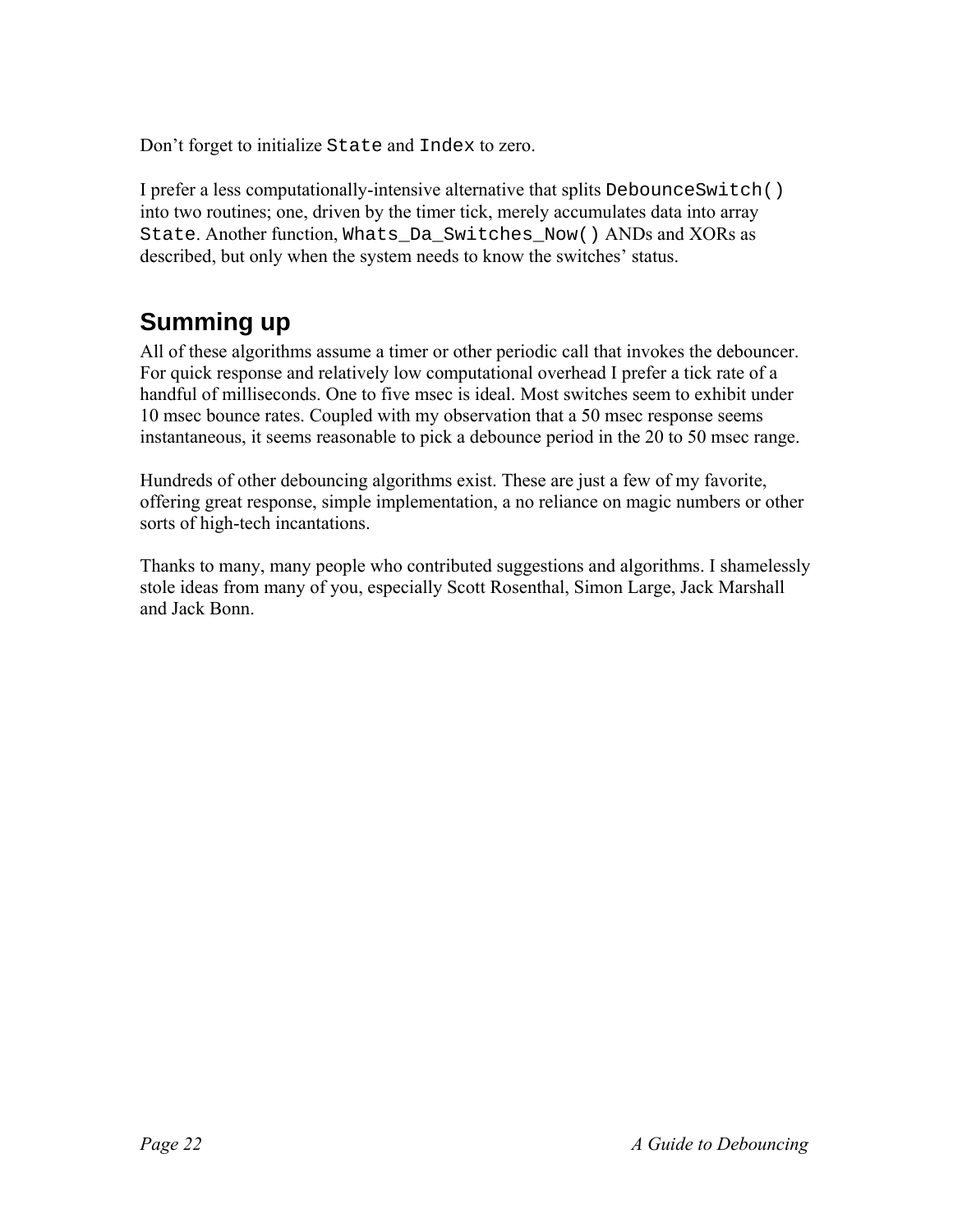# Better Firmware… Faster!

# **A One-Day Seminar**

Presented at

# **Your Company**

Does your schedule prevent you from traveling?

**This doesn't mean you have to pass this great opportunity by.** 

#### **Presented by Jack Ganssle, technical editor** of Embedded Systems Programming

Magazine, **author** of 6 books and over 600 articles

More information at www.ganssle.com

### **The Ganssle Group**

PO Box 38346 Baltimore, MD 21231 (410) 504-6660 fax: (647) 439-1454 info@ganssle.com www.ganssle.com

# For Engineers and **Programmers**

This seminar will teach you new ways to build higher quality products in half the time.

### **80% of all embedded systems are delivered late…**

Sure, you can put in more hours. Be a hero. But *working harder is not a sustainable way to meet schedules.* We'll show you how to plug productivity leaks. How to manage creeping featurism. And ways to balance the conflicting forces of schedules, quality and functionality.

### **… yet it's not hard to double development productivity**

Firmware is the most expensive thing in the universe, yet we do little to control its costs. Most teams deliver late, take the heat for missing the deadline, and start the next project having learned nothing from the last. Strangely, *experience* is not correlated with *fast*. But *knowledge* is, and we'll give you the information you need to build code more efficiently, gleaned from hundreds of embedded projects around the world.

### **Bugs are the #1 cause of late projects…**

New code generally has *50 to 100 bugs* per thousand lines. Traditional debugging is the *slowest* way to find bugs. We'll teach you better techniques proven to be up to 20 times more efficient. And show simple tools that find the nightmarish real-time problems unique to embedded systems.

### **… followed by poor scheduling**

Though capricious schedules assigned without regard for the workload are common, even developers who make an honest effort usually fail. We'll show you how to decompose a product into schedulable units, and how to use killer techniques like Wideband Delphi to create more accurate estimates.

### **Learn From The Industry's Guru**

Spend a day with Jack Ganssle, well-known author of the most popular books on embedded systems, technical editor and columnist for Embedded Systems Programming, and designer of over 100 embedded products. You'll learn new ways to produce projects *fast* without sacrificing quality. This seminar is the only non-vendor training event that shows you *practical* solutions that you can implement *immediately*. We'll cover technical issues – like how to write embedded drivers and isolate performance problems – as well as practical process ideas, including how to manage your people and projects. *Contact us to learn how we can award each of the attendees 0.7 Continuing Education Units.!*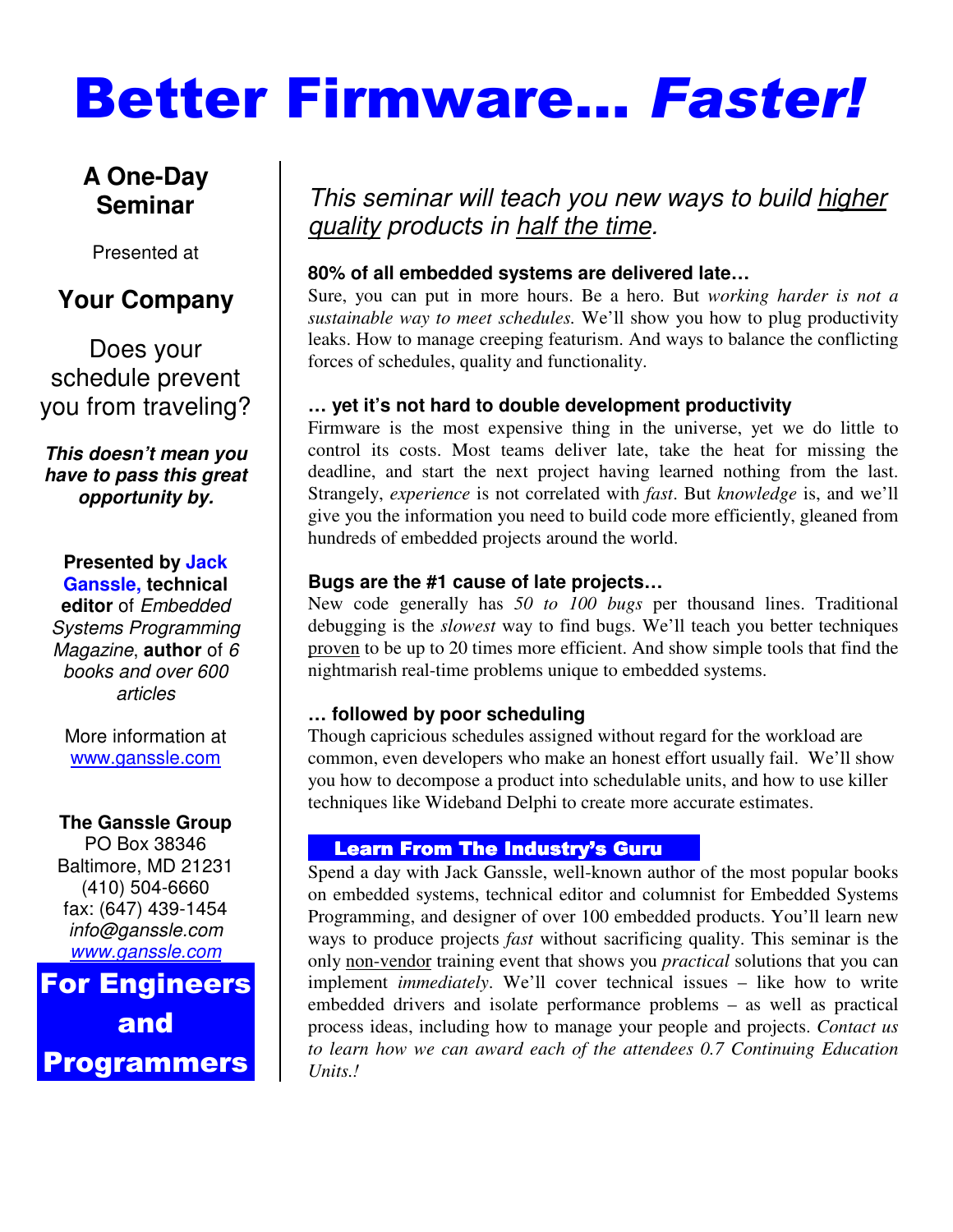# **Seminar Leader**



Jack Ganssle has written over 600 articles in Embedded Systems Programming, EDN, and other magazines. His five books, **The Art of Programming Embedded Systems**, **The Art of Developing Embedded Systems, The Embedded Systems Dictionary, The Firmware Handbook,** and **Embedded Systems, World Class Designs** are the industry's standard reference works

Jack lectures internationally at conferences and to businesses, and was this year's keynote speaker at the Embedded Systems Conference. He founded three companies, including one of the largest embedded tool providers. His extensive product development experience forged his unique approach to building better firmware faster.

Jack has helped over 600 companies and thousands of developers improve their firmware and consistently deliver better products on-time and on-budget.

## **Course Outline**

#### **Languages**

- $\bullet$  C, C++ or Java?
- Code reuse a myth? How can you benefit?
- Controlling stacks and heaps.

#### **Structuring Embedded Systems**

- *Manage* features... or miss the schedule!
- Using multiple CPUs.
- Five design schemes for faster development.

#### **Overcoming Deadline Madness**

- Negotiate realistic deadlines... or deliver late.
- Scheduling the science versus the art.
- Overcoming the biggest productivity busters.

#### **Stamp Out Bugs!**

- Unhappy truths of ICEs, BDMs, and debuggers.
- *Managing* bugs to get good code fast.
- *Quick* code inspections that keep the schedule on-track.
- Cool ways to find hardware/software glitches.

#### **Managing Real-Time Code**

- Design *predictable* real-time code.
- Managing reentrancy.
- Troubleshooting and eliminating *erratic crashes.*
- Build better interrupt handlers.

#### **Interfacing to Hardware**

- Understanding high-speed signal problems.
- Building peripheral drivers faster.
- Inexpensive performance analyzers.

#### **How to Learn from Failures… and Successes**

- Embedded disasters, and *what we must learn*.
- Using postmortems to accelerate the product delivery.
- Seven step plan to firmware success.



*Do those C/C++ runtime routines execute in a usec or a week? This trig function is all over the map, from 6 to 15 msec. You'll learn to rewrite real-time code proactively, anticipation timing issues before debugging.* 

### **Why Take This Course?**

Frustrated with schedule slippages? Bugs driving you batty? Product quality sub-par? **Can you afford** *not* **to take this class?**

We'll teach you how to get your products to market faster with fewer defects. Our recommendations are *practical*, *useful today*, and *tightly focused* on embedded system development. Don't expect to hear another clever but ultimately discarded software methodology. You'll also take home a 150-page handbook with algorithms, ideas and solutions to common embedded problems.